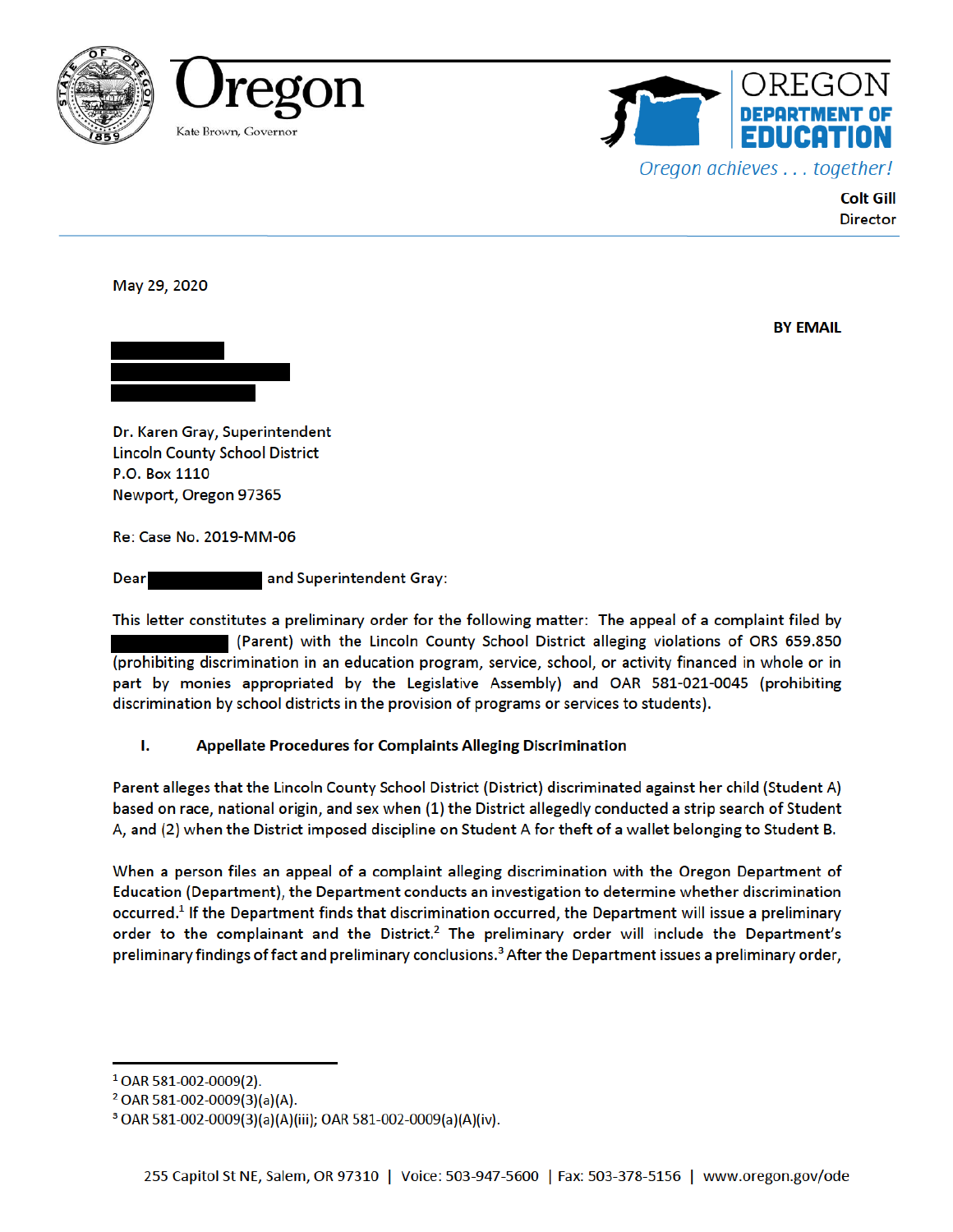the parties will attempt to reach an agreement through conciliation.<sup>45</sup> The conciliation period may not be longer than thirty (30) days unless the parties agree in writing to a longer period.<sup>6</sup> If the parties do not reach agreement through conciliation, the Department will issue a final order.<sup>7</sup> The Department's final order will include: (1) The Department's finding of facts; (2) The Department's analysis and conclusions; and, (3) If a violation was found, a short explanation of any corrective action required by the District and notice that the District may work with the Department in devising and implementing a corrective action plan.<sup>8</sup> If the District does not comply with the final order or implement corrective action in accordance with the terms of a final order, the Department will order appropriate remedies, which may include withholding any distribution authorized under the laws of Oregon from the State School Fund, and any other appropriate remedy.<sup>9</sup>

The Oregon Department of Education has completed its investigation of Case No. 2019-MM-06 to determine whether discrimination may have occurred. This letter constitutes a preliminary order and includes the preliminary findings of fact and conclusions in this matter.

# **II. Procedural Background**

Parent filed an appeal with the Oregon Department of Education alleging that the District discriminated against Student A, based on race, national origin, and sex. The Department accepted the appeal, on June 25, 2019, on the basis that the complainant, Parent, was appealing a final decision from the District.

In a letter, dated May 14, 2019, from the District's School Board Chair (School Board Member) to Parent, the District denied Parent's complaint by stating there was no corroborating evidence to prove that: 1) the head coach (Coach 1) told students that a strip search might be conducted, or that 2) Coach 1 conducted a strip search of Student A. In that same May 14<sup>th</sup> letter, the District stated that strip searches of students is "something we DO NOT allow on our campus-ever." The May 14, 2019, letter constitutes a final decision from the District regarding the allegation of discrimination based on sex.<sup>10</sup>

The District did not respond to parent's allegations of discrimination based on race and national origin. The District did not include a response in its May 14, 2019, letter to Parent, nor did the District investigate and respond after parent raised and discussed those allegations with the District at a meeting on April 24, 2019. The April 24<sup>th</sup> meeting included Student A, Parent, a tribal advocate, and several District Administrators.

Parent's allegation is that the District discriminated against Student A, on the basis of Student A being both a member of the Siletz tribe and Hispanic, when Coach 1 focused suspicion on Student A and reported that suspicion to a responding deputy from the Lincoln County Sheriff's Department (Deputy) after a report was made that a wallet was missing. As a result of that focused suspicion on Student A, Student A was criminally cited for theft and disciplined by the District. The failure of the District to conduct

<sup>4</sup> OAR 581-002-0011(1).

 $5$  Conciliation is an alternative out-of-court dispute resolution process. Like mediation, conciliation is a voluntary, flexible, confidential, and interest-based process. The parties seek to reach a dispute settlement or agreement with the assistance of a conciliator, who acts as a neutral third party.

<sup>6</sup> OAR 581-002-0011(2).

<sup>7</sup> OAR 581-002-0011(8).

<sup>8</sup> OAR 581-002-0017(2).

<sup>9</sup> OAR 581-002-0019(2).

<sup>10</sup> *See* OAR 581-002-0005(1)(a)(A).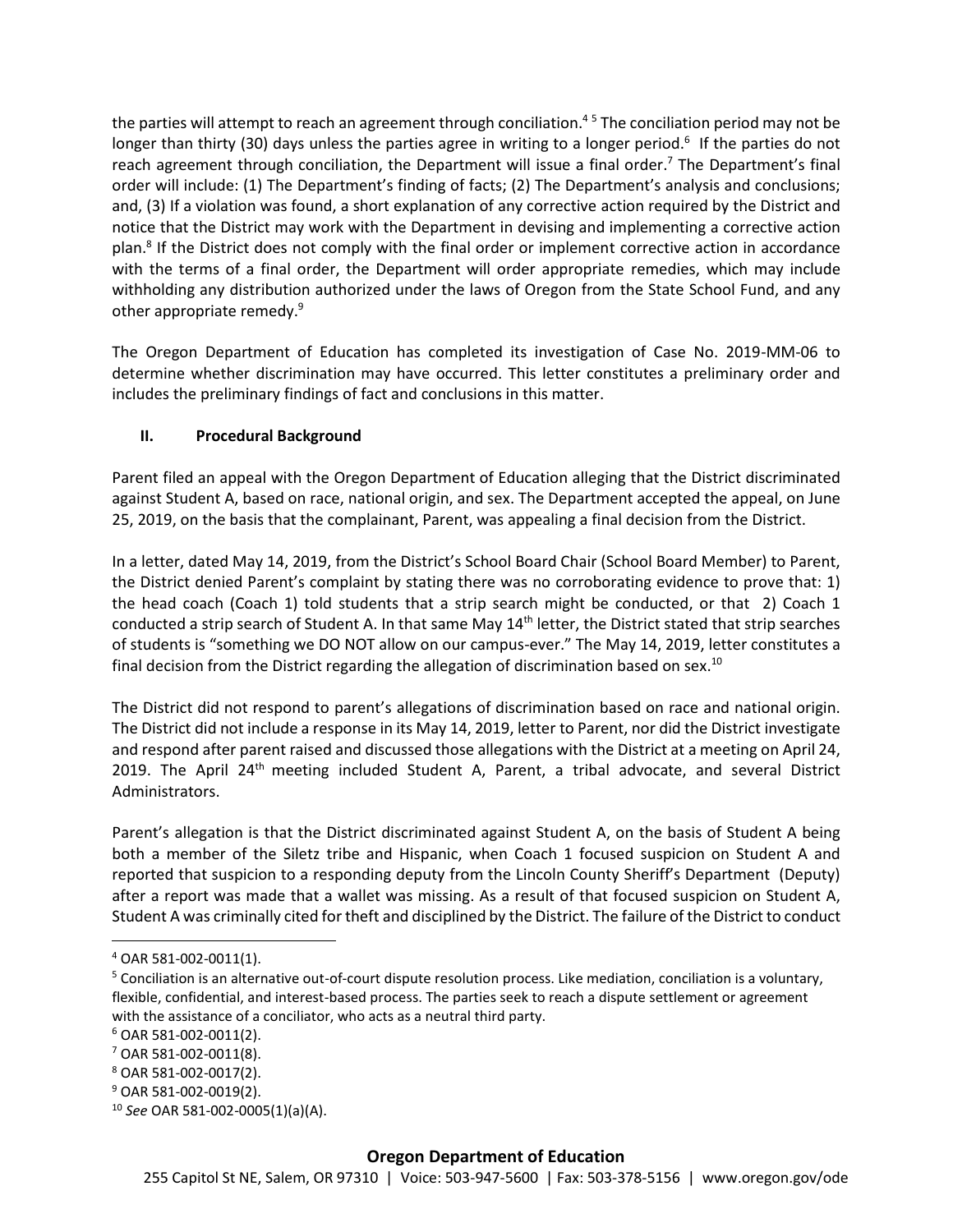an investigation and render a written decision in response to the allegation that Student A was discriminated against, based on race and national origin, constitutes a final decision by the school district. A decision is a final decision if, in a complaint process with more than one step, the district fails to render a written decision within 30 days of the submission of the complaint at any step.<sup>11</sup> The district did not provide a written decision regarding the allegation of race and national origin discrimination. In addition, more than 30 days elapsed between the filing of the complaint with the District on April 24, 2019 and the filing of the appeal with the Department in June 10, 2019.

# **III. Findings of Fact**

After conducting its investigation, the Department makes the following findings of fact:

- 1. At times relevant to this appeal, Student A attended a high school in the Lincoln County School District.
- 2. Student A has a 504 Plan as part of his educational plan. $^{12}$
- 3. Student A is a recognized member of an Oregon Tribal Nation.
- 4. Student A participated in athletics in the District.
- 5. When Parent made her initial complaint to the District on April 5, 2019, Student A was an athlete in the sport for which Coach 1 was the head coach. At that time, Coach 1 was in his sixth season as head coach and he continues to serve in that role to date.
- 6. Events of April 4, 2019:
	- a. Student A was at an athletic practice. As practice ended and teammates were preparing to leave for the day, another student (Student B) discovered his wallet was missing.
	- b. Coach 1 suggested that all teammates help Student B look for the wallet. Coach 1, at first, thought the wallet was lost. Teammates, Coach 1, the assistant coach (Coach 2), and the athletic director (Administrator 4) searched the area for the missing wallet. They moved lockers and furniture and searched the area, but the wallet was not found. As part of that initial search, trashcans were also searched. Coach 1 removed trash bags and hung a new trash bag in the practice area. After a period of searching, Coach 1 concluded that the wallet might have been stolen rather than lost.
	- c. The teammates' personal belongings that were within the practice area during practice were accessible only to teammates, Coach 1, and Coach 2.
	- d. Administrator 4, as practice ended, was present near the practice area for a game played by younger students. By that time, some teammates had packed their athletic equipment and had taken their bags to their vehicles.

 $\overline{\phantom{a}}$ <sup>11</sup> *See* OAR 581-002-005(1)(a)(B).

 $12$  Section 504 of the Rehabilitation Act of 1973, Pub. L. No. 93-112, 87 Stat. 394 (Sept. 26, 1973), codified at 29 U.S.C. 701 et seq.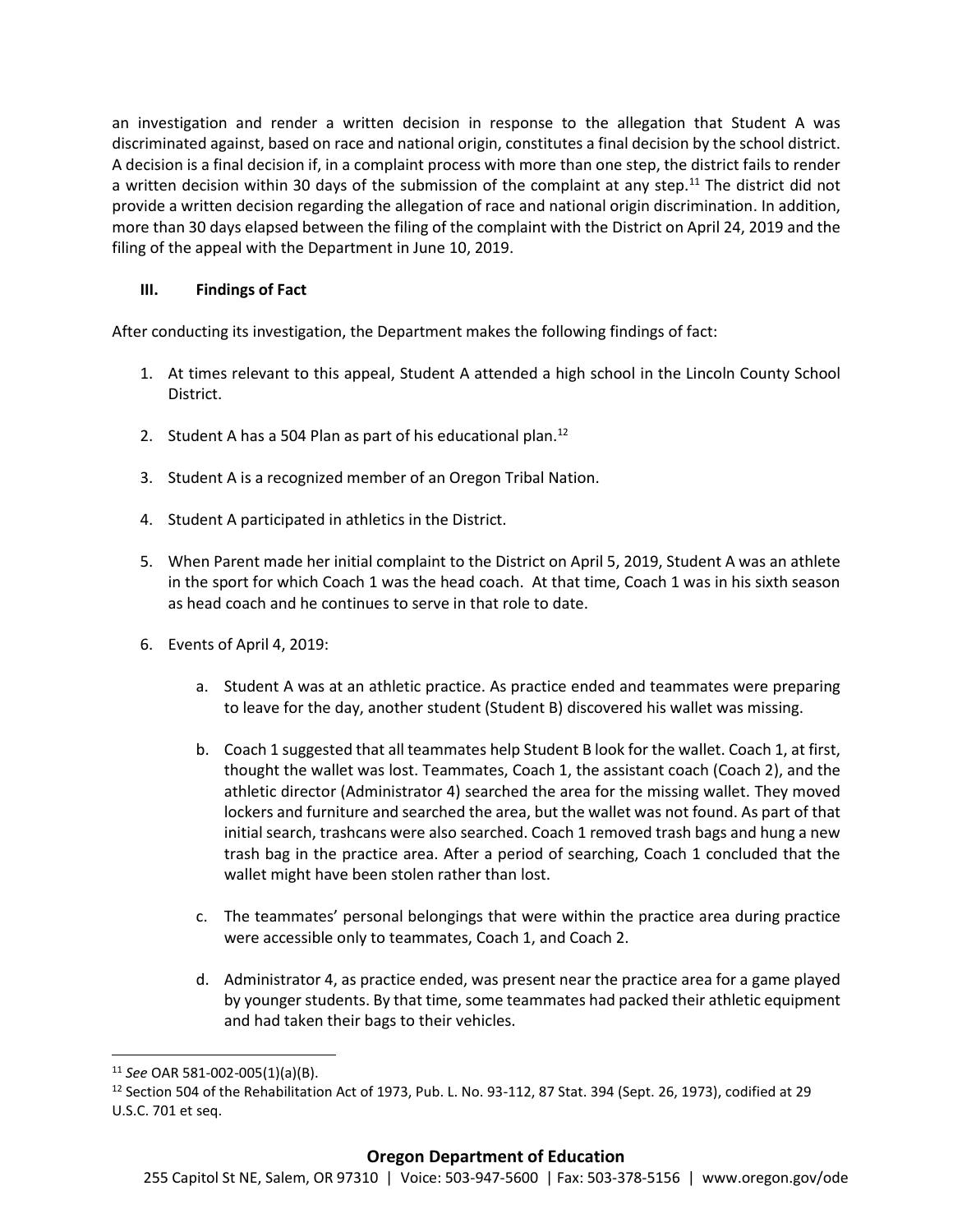- e. Administrator 4 recommended that teammates go back to their cars and retrieve their bags. Administrator 4 observed teammates going to their vehicles and retrieving their athletic equipment bags.
- f. Administrator 4 observed, from his place near the practice area, that only teammates entered the practice area during this relevant time.
- g. Coach 1 requested that teammates empty their bags. Students emptied the contents of their bags in view of Coach 1, Coach 2, and teammates. The missing wallet was not located during this search of the bags.
- h. At some point, during the bag search or right after, one of the teammates announced that he had found the missing wallet in the trash bag that Coach 1 had hung in the practice area. The wallet contained no cash. The other contents of the trash bag consisted of papers from Student A's bag.
- i. Coach 1 conferred with Administrator 4. Administrator 4 remained outside of the practice area. Administrator 4 and Coach 1 decided that contacting law enforcement was the next appropriate step.
- j. Coach 1 then announced to the student teammates that law enforcement would be called if the missing cash was not found. Coach 1 told the team there was a possibility that law enforcement would require the students to be strip-searched or "get naked." At some point, law enforcement was contacted.
- k. Coach 1 observed that several students looked very nervous and uncomfortable during this time. He observed that some of the students began to cry and some students were sweating.
- l. Coach 1 and Administrator 4 conferred and determined that questioning the students would be an appropriate next step. Students were removed from the private practice area.
- m. Coach 2 remained outside the private practice area and observed the teammates as they waited for questioning by Coach 1.
- n. Coach 1 called the students into the practice area, one by one, to be questioned privately. Student A was approximately the third student called in to meet privately with Coach 1.
- o. When Coach 1 questioned Student A, Student A denied he had taken Student B's wallet. Coach 1 had Student A turn out his pockets and remove hisshoes to prove that he did not have the missing cash.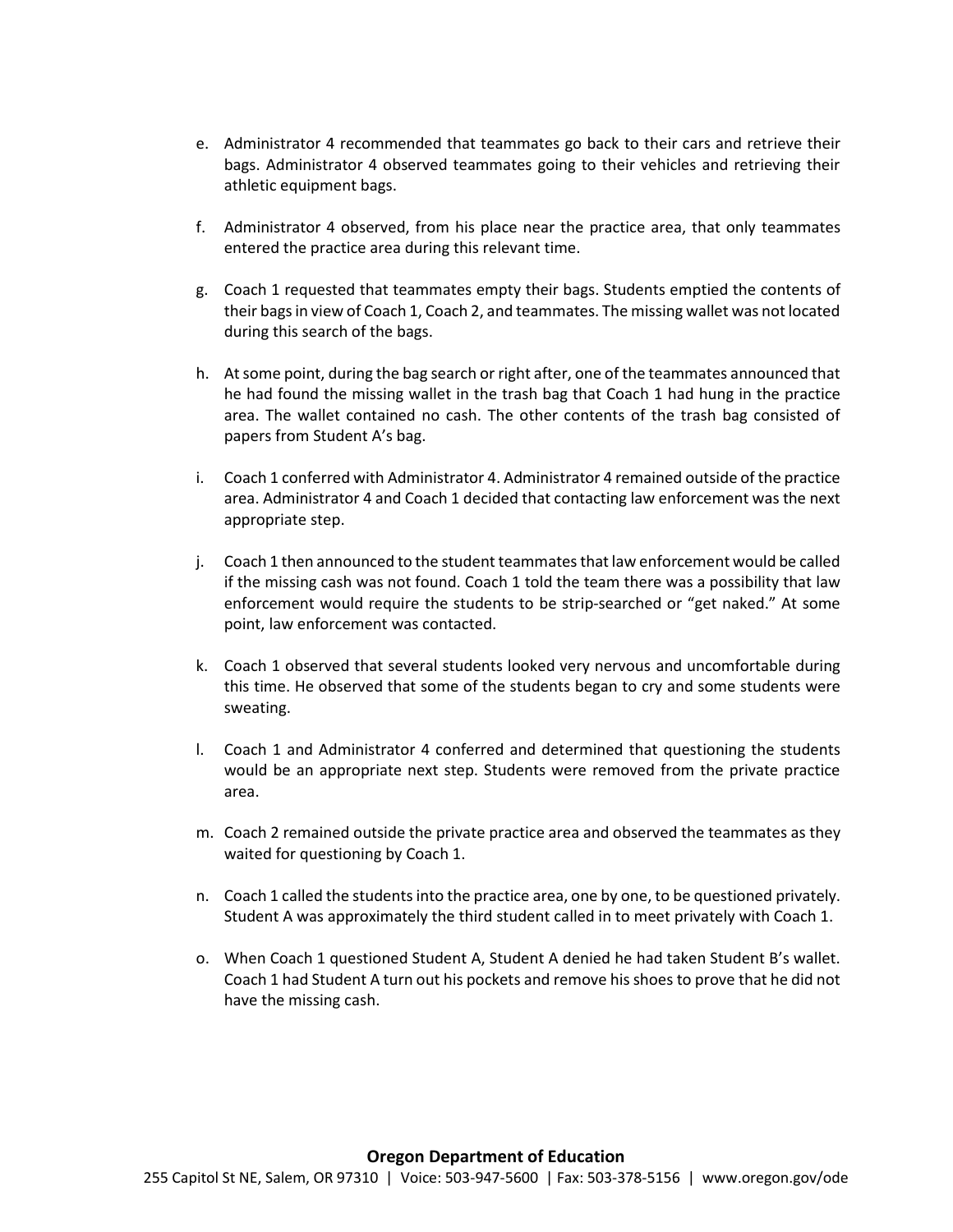- i. Student A reported that after he turned out his pockets and removed his shoes, he then raised his shirt to show he was not hiding anything. Student A reported that Coach 1 then made a hand motion that Student A interpreted to mean that Coach 1 wanted Student A to remove his clothing. Student A, in compliance with the perceived request, dropped his pants and underwear to show he was not in possession of the cash.
- ii. Coach 1 reported that Student A appeared very nervous. Coach 1 asked each player if he took the money and asked each player to empty his pockets. Coach 1 asked players if they had the money somewhere else, like in their shorts. Coach 1 reported that he did not ask Student A to remove his pants and was surprised that Student A dropped his pants and underwear.
- p. The missing money was not found in Student A's possession.
- q. After being questioned privately by Coach 1, Student A asked the two players that were questioned before him if they, too, had been required to drop their pants during the private questioning by Coach 1. Those players informed Student A that they had not been required to drop their pants.
- r. Coach 1 continued calling the teammates in, one by one, to meet with him privately. The missing money was not found and no teammate admitted to taking the wallet.
- s. The Deputy arrived and spoke with Administrator 4 and Coach 1. The Deputy also questioned the students. Coach 1 told the Deputy that he suspected Student A was responsible for the theft of the missing money.
- t. The Deputy cited Student A for theft.
- u. Upon the Deputy's decision to cite Student A for theft, Coach 1 contacted Parent.
- v. Parent came to the practice area. Parent became visibly upset with Student A and was heard telling Student A and the Deputy that Student A should take responsibility for the theft and that the Deputy should hold Student A responsible if he had taken the wallet.
- w. Student A's teammates witnessed Parent chastising him and also witnessed the Deputy citing him for theft.
- x. At some time after returning home, Parent sent a text message to Coach 1 pledging to repay Student B for the stolen money.
- y. Later that evening, Parent permitted Student A to share his version of what had occurred after the athletic practice that day. Parent then had a different understanding of the events based on Student A's perspective.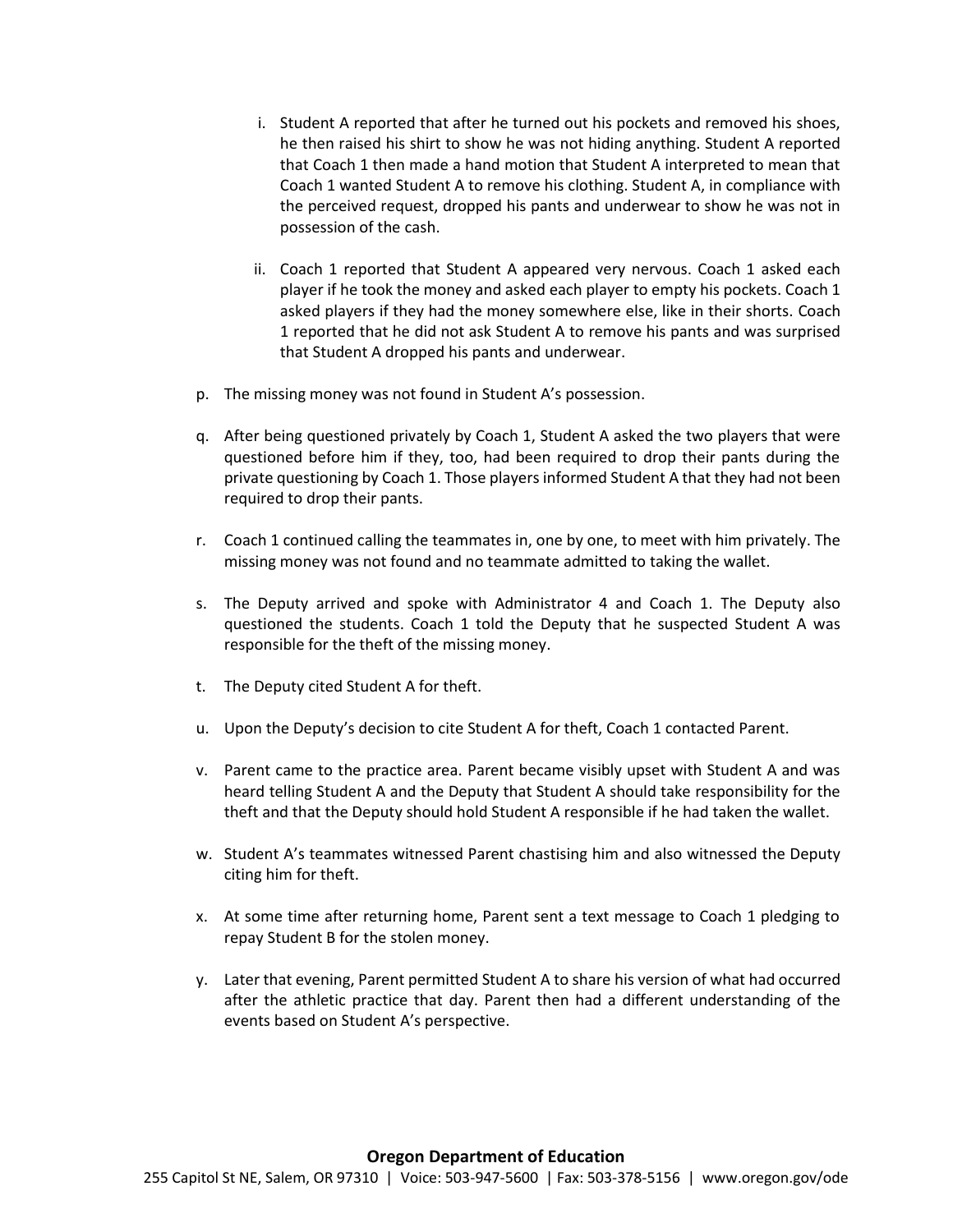- 7. On April 5, 2019, Parent sent an email to the principal (Administrator 3) inquiring about the search of Student A. Parent wrote, in part, "There is one thing that kind of bothered me about how something transpired and I felt was not per protocol/procedure for your coaches, so per [Student A] he was strip searched all the way down to dropping his underwear without parent or police present. Is that normal protocol/procedure for your coaches? To strip a kid naked?..."
- 8. On April 5, 2019, Administrator 3 sent the following email response to Parent: "We spoke with [Coach 1]. He said he did not strip search players nor ask them to remove their clothes. He did ask them to empty their pockets and take off their shoes. He said [Student A] was very nervous and [Student A] stated he didn't have anything in his pants and dropped his clothes including his underwear. Coach [1] was surprised by this and asked him what he was doing. Coach [Coach 1] had an assistant in doorway and said we could ask him and any of the other players. They are at a game at this time and we will follow up with them Monday." Administrator 3 continued with, "As far as school consequences, let's call [Student A's] absence today a suspension and that will be it for this incident as far as school consequences. Due to athletic code of ethics, there may be more athletic consequences but with the coaches gone, we will have that discussion Monday. I will fill out suspension paperwork…" Student A received a one-day suspension for theft.
- 9. On April 8, 2019, Administrator 3 conducted a phone interview with Coach 1. Administrator 3 noted that he asked Coach 1, "Did you tell kids they were going to be strip searched?" Administrator 3 wrote that Coach 1 provided the following response: "No. I told them something like, I told the team that if the wallet isn't returned, the sheriff would be called and then people might have to get naked." Administrator 3, at the end of the phone conversation, told Coach 1 that he should never conduct a search of students without an administrator present.
- 10. On April 8, 2019, Administrator 4 and Administrator 3 interviewed nine members of the team regarding the events of April 4, 2019. All nine members of the team were asked the following questions:
	- a. "The team was called into the [practice area] together on Thursday afternoon concerned about a wallet and money be [sic] stolen correct? Can you please describe in detail exactly what the coaches said?"
	- b. "What coaches were in the [practice area] as the team was being questioned?"
	- c. "Were you called in individually by your coaches?"
	- d. "What coaches were in the room while they called you individually?"
	- e. "While in the room, what questions were asked?"
	- f. "Did they ask you to pull out your pockets?"
	- g. "Did they ask you to take off your shoes?"
	- h. "Did they ask you to drop your pants or shorts? If yes did you?"
	- i. "At any point did you feel uncomfortable?"
	- j. "Do you know or have an inclination as to who stole the wallet and money in the wallet?"

Six interviewees were asked, "At any point is their [*sic*] a strip search;" however, three interviewees were not asked that question.

#### **Oregon Department of Education**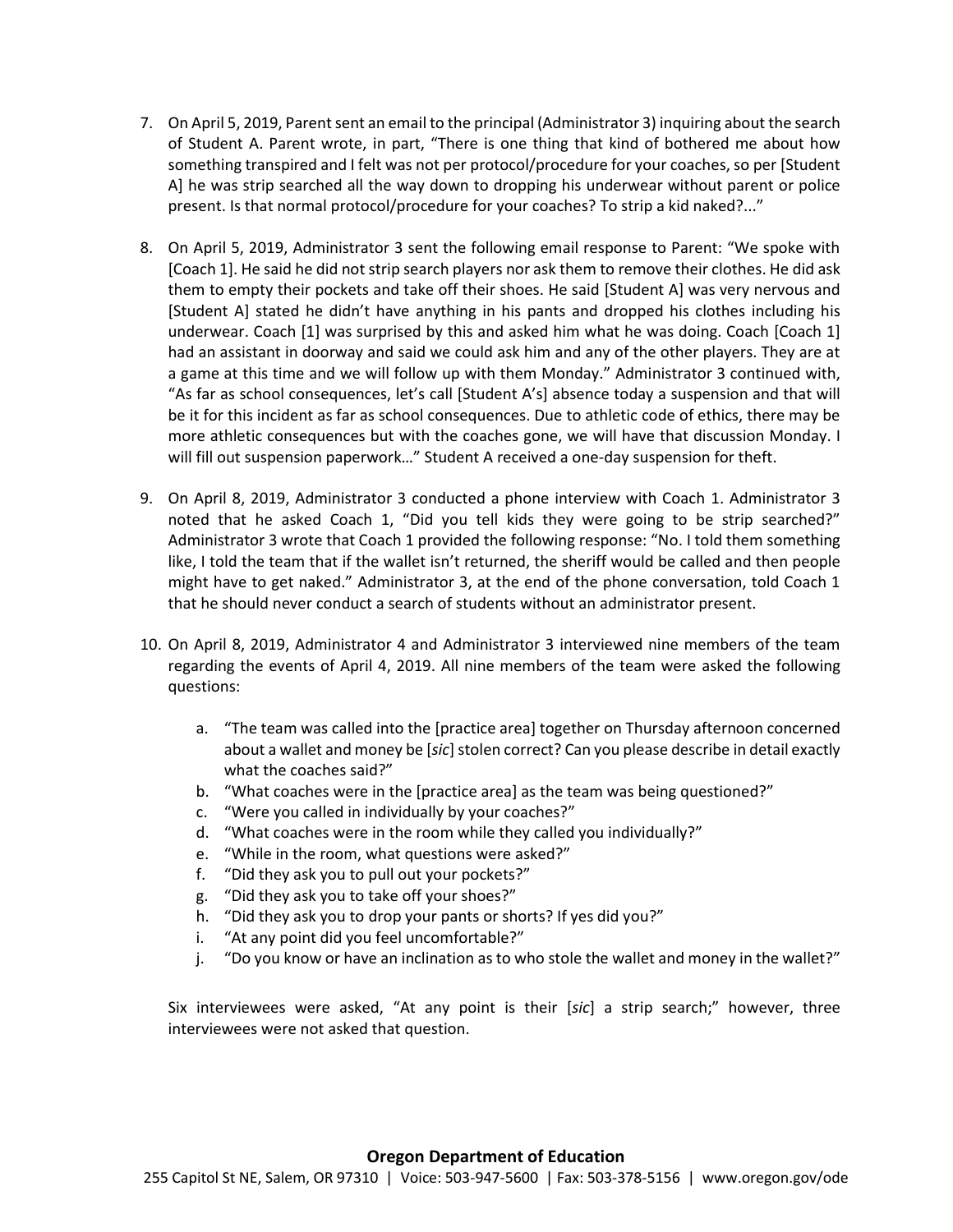The nine members of the team interviewed included Student A, Coach 1's child, and Coach 2's child.

- 11. On April 8, 2019, Parent sent a more detailed account of the events of April 4, 2019 to Administrator 3 by email. Parent wrote, "So just a recap of the strip search per [Student A's] view. So at the start of this incident the kids were told by [Coach 1] if the wallet/money was not found everyone would be subject to a strip search. When the wallet/money was not found [Coach 1] removed all the kids from the [practice area] and called them in one by one [Student A] was the third to be called in, [Coach 1] then asked [Student A] to remove his shoes and empty his pockets and he did so [Coach 1] then asked [Student A] if he had anything in his underwear [Student A] said "no," [Coach 1] then made hand gestures as in to show him, [Student A] said he stared at [Coach 1] for like 10 seconds and [Coach 1] continued to make the hand gestures as in to show him so [Student A] pulled his underwear down to show [Coach 1] that had nothing in his underwear [Student A] said [Coach 1] looked and said "ok" it was only [Student A] and [Coach 1] in the [practice area], [Coach 2] was standing outside the door with the door closed. When [Student A] went back outside and asked the other 2 boys that went before him if they were striped [*sic*] searched they answered "no." As I stated to you on Friday at our meeting hand gestures speak just as loud as words and I feel this needs not to be taken lightly."
- 12. On April 8, 2019, Administrator 3 responded to Parent by writing that the District had completed a thorough investigation, the results of which would be shared with the District's Human Resources Department. Administrator 3 also wrote, "I spoke with [Student A] today. He expressed some feelings of being isolated. I told him if anybody gives him a hard time to let me know."
- 13. On April 8, 2019, in response to Parent asking what sanction Coach 1 would face, Administrator 3 responded that such decisions were confidential personnel matters.
- 14. On April 9, 2019, Administrator 3 wrote the following to Parent: "Since the Sheriff cited, that is a higher threshold than reasonable suspicion that schools operate under as I explained to you. I am going to document the incident as a one-day suspension for Monday. That will be it as far as school is concerned. I'm sorry I don't have an answer for you on athletics. I need to review the athletic code of ethics and get back to you. Is [Student A]still feeling like he will quit [that season's sport]?" Parent's response indicated that Parent wanted additional information on pursuing the matter with the District.
- 15. On April 11, 2019, the District produced an "Investigation Conclusion" in which the District concluded that Coach 1 did not ask the players to remove their clothing and that a strip search did not occur during the player interviews with the coach and that the complaint could not be substantiated. In the same "Investigation Conclusion," the District found that "the incident does not meet the definitions of sexual harassment or violate policy through LCSD Policy JBA." The document concludes by stating, "Appropriate personnel and corrective action has been taken." The human resources director (Administrator 2) signed this document.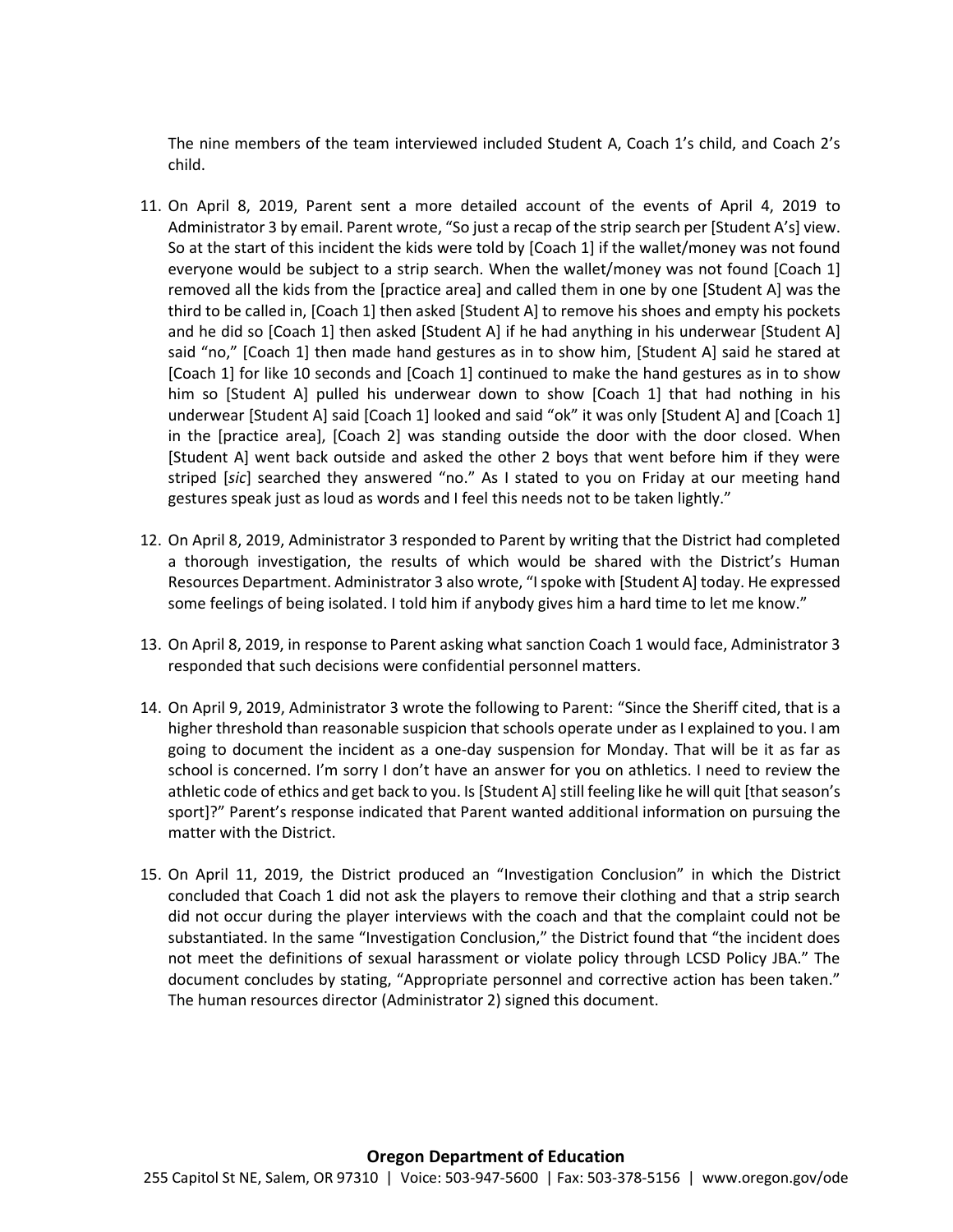- 16. In addition to the one-day suspension, Administrator 4 recommended that Student A be removed from the team so that Student A could participate in the next season's sport. Student A left the team for the remainder of the season due to embarrassment and Administrator 4's recommendation.
- 17. On April 24, 2019, Parent, along with Student A, Student A's aunt, and a tribal CARE Program advocate, met with the superintendent (Administrator 1), Administrator 2, Administrator 3, and Administrator 4 to discuss what had happened on April 4, 2019. Student A expressed to the group many of the same details that he had shared with Parent regarding his private interaction with Coach 1 on April 4, 2019. Student A expressed that he felt accused and that he felt down on April 4, 2019, when interviewed individually by Coach 1. Administrator 2 reiterated that the allegation of a Title IX violation was not substantiated and that the strip search complaint amounts to "He said, she said." Parent expressed during the meeting that she believed Student A and that she wanted Coach 1 to admit that it had happened. Parent expressed that the District can never allow a child to be interviewed alone with Coach 1 with the door shut. When asked what would make Parent "feel better[,]" Parent answered "Nothing if [Coach 1] cannot man up." The tribal advocate expressed that Student A had been treated like a criminal; that Student A's teammates have not been speaking to him since the incident; and that, as a result of the events of April 4, 2019, Student A no longer wants to play the sport. Parent expressed that she felt that Student A was targeted with suspicion and strip-searched because he is a member of an Oregon Tribal Nation. The tribal advocate discussed ways the District could be culturally sensitive and expressed that tribal children, like Student A in the present matter, are discriminated against way too often in certain schools within the District.
- 18. On April 26, 2019, Parent sent an email to Administrator 1 writing, in part, "I have lost all faith in our school and our district. Here we have [Coach 1] getting away with strip searching [Student A] because he is not man enough to admit his impulsive behaviors and it becomes a he said she said thing, also that it's not a violation in district policies if that be sexual harassment or whatever it might be should fall under some kind of violation in policies." Parent, in this email, also requested "that list of chain of commands to go to next, so that I can continue the process of making sure [Student A's] voice is heard and so that people do understand that he in fact was strip searched by [Coach 1]."
- 19. On April 26, 2019, Administrator 1 sent a response email to Parent writing, in part, "He says he didnt [*sic*] and your son says he he [*sic*] did. I can not [*sic*] prove it either way and so I cannot discipline the coach for something there is no proof he did." Administrator 1 went on to ask for Parent's response to the following points (Administrator 1 indicated that these points were brought up at the conclusion of the April 24, 2019, meeting):
	- a. "1. Retrain what are the changes in practices and/or procedures including traumainformed care?"
	- b. "2. Consequences (I think the assurance that there are consequences, not what they are)."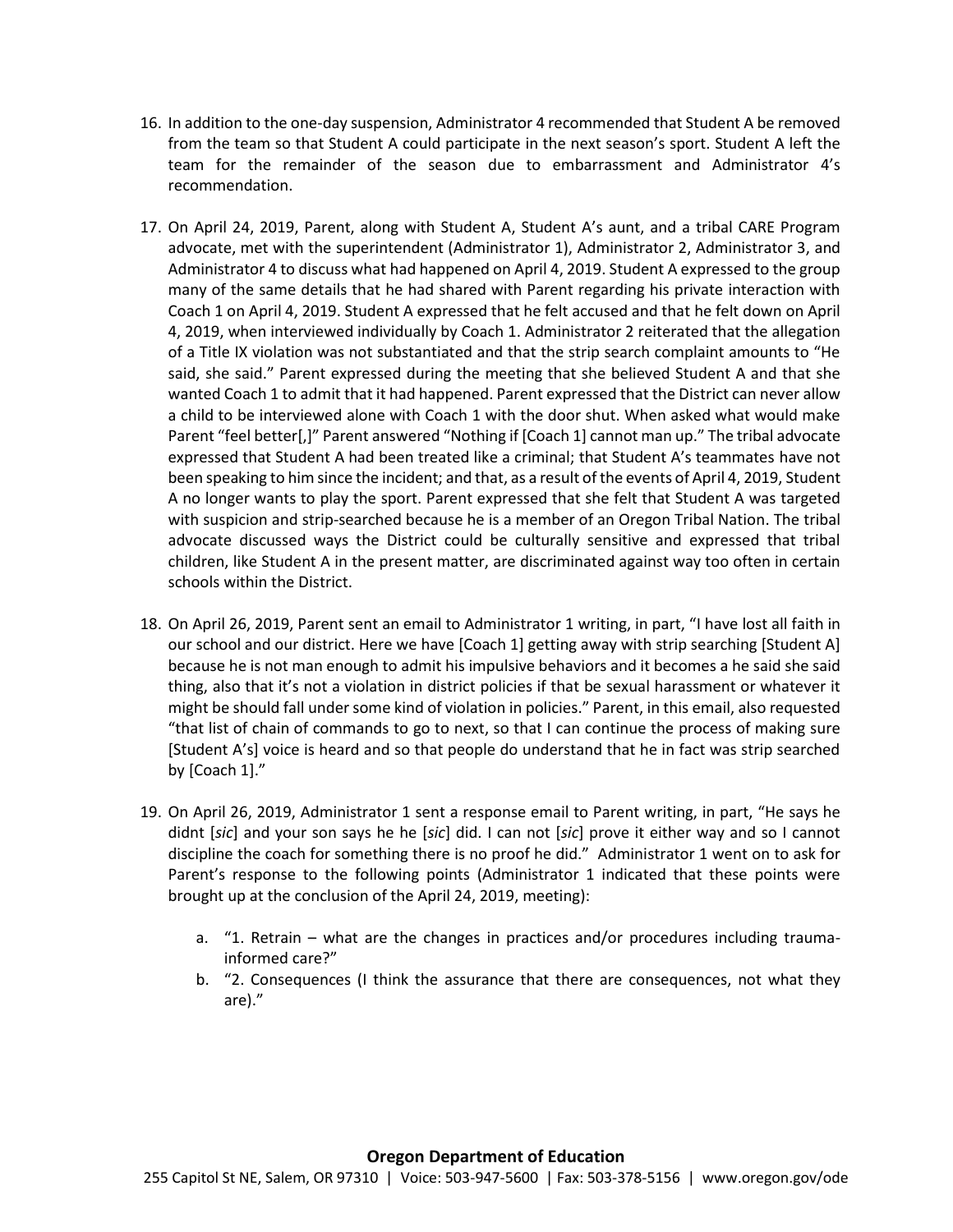- c. "3. Coach circle back to the child who feels wronged (I'm sorry this situation happened) and making things 'better' between the coach and child. [Administrator 3] can facilitate this."
- d. "4. Restoration-team, coach, child (so the team and child hears the coach doesn't 'hold anything against him')"
- e. "5. Formula-given the legal circumstances, there must be a suspension. Is he good for [next season's sport] if he is out the rest of [this season's sport]? What are timing aspects to his suspension? "
- f. "6. Letter of support-could [Administrator 3] or [Administrator 4] write a letter of support to the juvenile court?"
- g. "7. [This season's sport]-will the coach welcome [Student A] back to the team next year? A commitment to non-retaliation."
- 20. On April 26, 2019, Parent requested, for the second time, "a list of people in chain of commands" so that she could continue with the complaint process. Administrator 1 informed Parent that the next step would be to file a complaint with School Board Member and that the written complaint should be submitted to School Board Member via Administrator 1's assistant. Administrator 1 also told Parent that "the last place you can complain after that is the Oregon Department of Education." Upon direction by Administrator 1, the District emailed Complaint Policy KL (Public Complaint Procedure) to Parent.
- 21. On or about May 2, 2019, Parent filed a complaint with the District on the District Complaint Form. As to "Nature of Complaint," Parent wrote: "The strip search that resulted in my son pulling his underwear down and having to expose himself to his coach [Coach 1]." Parent also wrote, "There was interviews on the whole [this season's sport] team that state the coach said there would be a strip search…You should speak to [Student A] about what occurred and he was discriminated/harassed/or singled out as he was the only one striped [*sic*] searched."
- 22. On May 3, 2019, Administrator 1's assistant sent an email to School Board Member that said, in part, "[Administrator 1] has asked that you wait on your response [to Parent] until [Administrator 1] returns from vacation. She is happy to help with crafting the response."
- 23. On May 14, 2019, the District provided a written response to Parent's complaint filed on or about May 2, 2019. School Board Member wrote, in relevant part, "Due to the facts that [Coach 1] reported that he did not ask your son to remove his clothes as part of a search for a missing wallet, and your son said that [Coach 1] did not say to remove his clothes, but rather gestured, and the fact that there is no one that can corroborate that claim, I have to deny your appeal." School Board Member also wrote, "[Coach 1] was not released [from his coaching position] because he did not do it and no one can prove he did, including [Student A] who said he did not ask him to take his clothes off but was perceived as making a gesture. I was told that it was the Sheriff who said that if someone didn't confess to stealing the wallet that the students might be strip searched, something we DO NOT allow on our campus-ever."
- 24. On June 10, 2019, Parent filed an appeal with the Oregon Department of Education. In her letter requesting appeal, Parent alleges that the District discriminated against Student A based on race,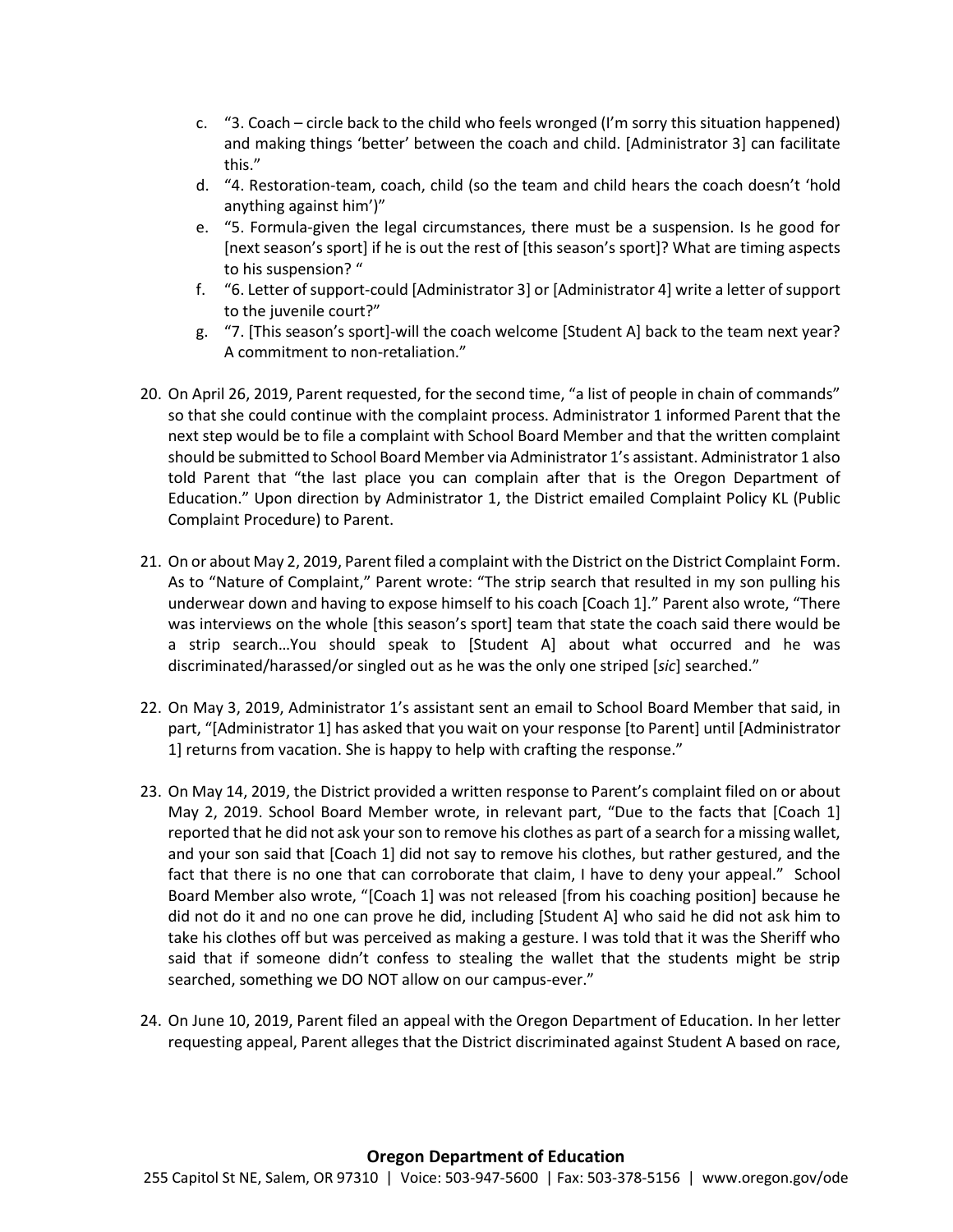national origin, and sex when: (1) the District strip searched Student A; and (2) the District imposed discipline on Student A for theft of a wallet belonging to Student B.

- 25. On or about June 11, 2019, Parent received a letter from the Lincoln County Juvenile Department explaining that the District Attorney's office had rejected the allegations in the case due to insufficient evidence. The letter also stated, "In addition, I would like [Student A] to be aware of his rights of expungement. Enclosed you will find a copy of the expungement statute and how to proceed."
- 26. On June 25, 2019, the Oregon Department of Education accepted Parent's request for appeal. The District provided their response in a timely matter, and the Department ordered an investigation of Parent's allegations.
- 27. On September 28, 2019, the Department's Investigator interviewed Student A and Parent.
- 28. On November 20, 2019, the Department's Investigator interviewed Administrator 4, Administrator 3, Administrator 2, and Coach 1 regarding this matter.

## **IV. Analysis**

 $\overline{a}$ 

Under Oregon's law,

A person may not be subjected to discrimination in any public elementary, secondary, or community college education program or service, school or interschool activity or in any higher education program or service, school, or interschool activity where the program, service, school, or activity is financed in whole or in part by moneys appropriated by the Legislative Assembly.<sup>[13</sup>]

For purposes of this prohibition, "discrimination" means any act that unreasonably differentiates treatment, intended or unintended, or any act that is fair in form but discriminatory in operation, either of which is based on race, color, religion, sex, sexual orientation, national origin, marital status, age, or disability.<sup>14</sup>

In applying this prohibition to school districts, OAR 581-021-0045(3) provides the following: "In providing programs or services to students, a school district shall not, on a discriminatory basis…:

- (a) Treat one person differently from another in determining whether such person satisfies any requirement of condition for the provision of such aid, benefit, or service;
- (b) Provide different aid, benefits, or services; or provide aids, benefits, or services in a different manner;
- (c) Deny any person such aid, benefit, or service;

### **Oregon Department of Education**

<sup>&</sup>lt;sup>13</sup> ORS 659.850(2). OAR 581-021-0045(2) applies this prohibition to the types of schools regulated by the Oregon Department of Education: "No person in Oregon shall be subjected to discrimination in any public elementary or secondary school, educational program or service, or interschool activity where the program, service, school, or activity is financed in whole or part by monies appropriated by the Legislative Assembly."

<sup>&</sup>lt;sup>14</sup> ORS 659.850(1). OAR 581-021-0045(1) uses an identical definition for "discrimination" for purposes of the Oregon Department of Education's regulatory authority over public elementary and secondary schools.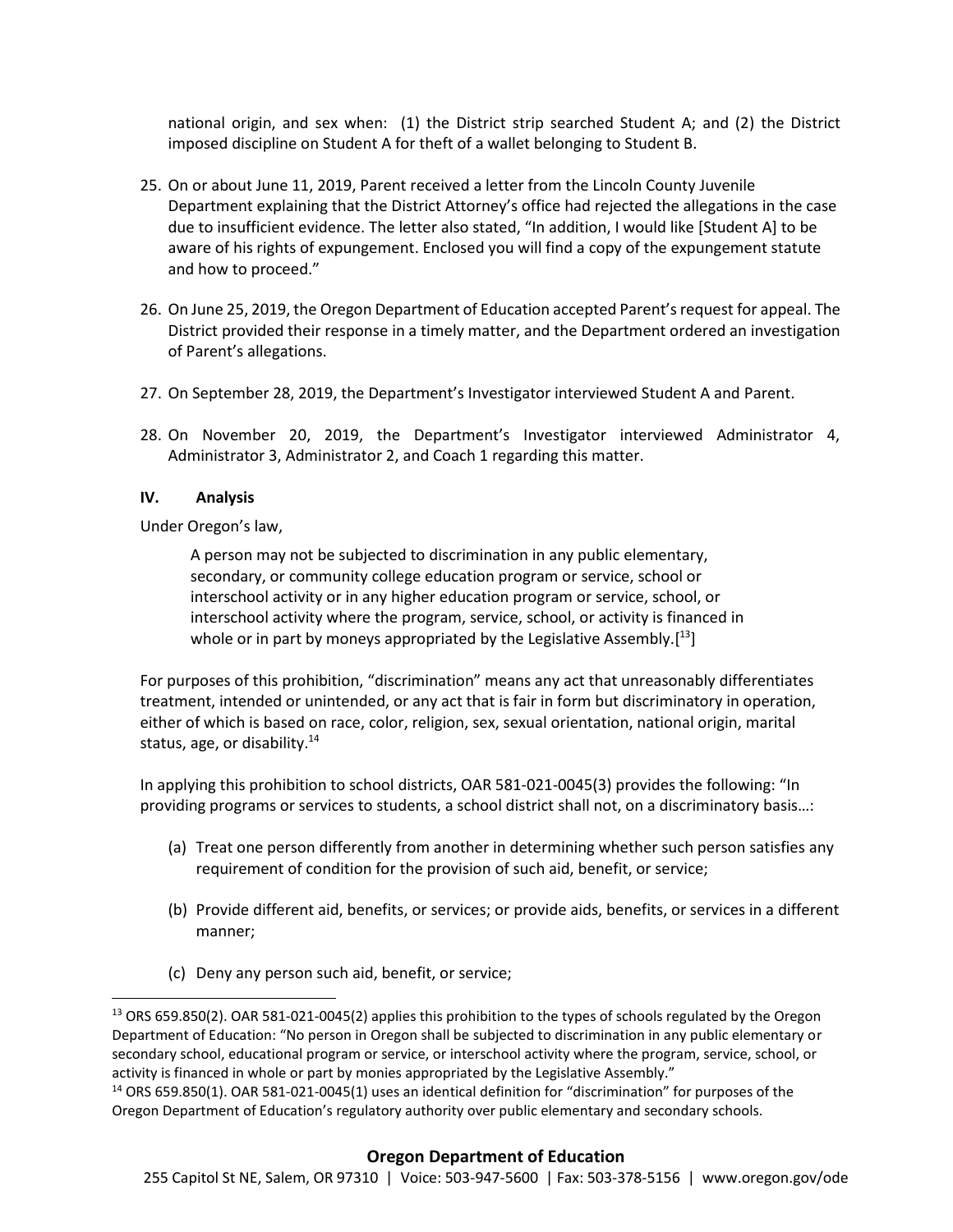- (d) Subject any person to separate or different rules of behavior, sanctions, or other treatment;
- (e) Aid or perpetuate discrimination by joining or remaining a member of any agency or organization which discriminates in providing any aid, benefit, or service to students or employees.
- (f) Otherwise limit any person in the enjoyment of any right, privilege, advantage, or opportunity."

The issues addressed in this appeal are (1) whether the District conducted a strip search of Student A and, if so, whether that strip search violated ORS 659.850 and OAR 581-021-0045; and (2) whether the District discriminated against Student A, on the basis of race and national origin, in violation of ORS 659.850 and OAR 581-021-0045 when the District imposed discipline on Student A for theft of a wallet belonging to Student B.

# **(1) Whether Lincoln County School District conducted a strip search of Student A and, if the District did conduct a strip search of Student A, whether that strip search constituted a violation of ORS 659.850 and OAR 581-021-0045?**

# **A. Did the District conduct a strip search of Student A?**

 $\overline{\phantom{a}}$ 

The Department concludes that the allegation that Student A was subjected to a strip search by Coach 1 on April 4, 2019 is supported by substantial evidence.<sup>15 16</sup> <sup>17</sup> The Department comes to this conclusion after conducting an investigation and reviewing documents provided by Parent and the District. The following findings support the allegation that a strip search of Student A occurred:

- 1. Coach 1, on April 4, 2019, announced to the team that they may be subjected to a strip search or be required to "get naked" if Student B's missing cash was not recovered.
- 2. Shortly after informing the students that they may be required to "get naked" if the missing money was not recovered, Coach 1 began calling the student players, one by one, into a practice area to meet with him privately.
- 3. Coach 1 told the Deputy that he suspected that Student A took the missing wallet and money.

<sup>15</sup> United States Department of Education Office for Civil Rights, *Q & A on Campus Sexual Misconduct* (Sept. 2017)(School's Responsibility: The findings of fact and conclusions should be reached by applying either a preponderance of the evidence standard or a clear and convincing evidence standard. The standard of review should be consistent with the standard the school applies in other student misconduct cases.)

<sup>&</sup>lt;sup>16</sup> Preponderance of the Evidence means the greater weight of the evidence, not necessarily established by the greater number of witnesses testifying to a fact but by evidence that has the most convincing force; stronger evidence, however slight the edge may be. Black's Law Dictionary 9<sup>th</sup> Ed (2009).

 $17$  Clear and Convincing Evidence means evidence indicating that the thing to be proved is highly probable or reasonably certain; this is a greater burden than preponderance of the evidence, but less than evidence beyond a reasonable doubt. Black's Law Dictionary 9<sup>th</sup> Ed (2009).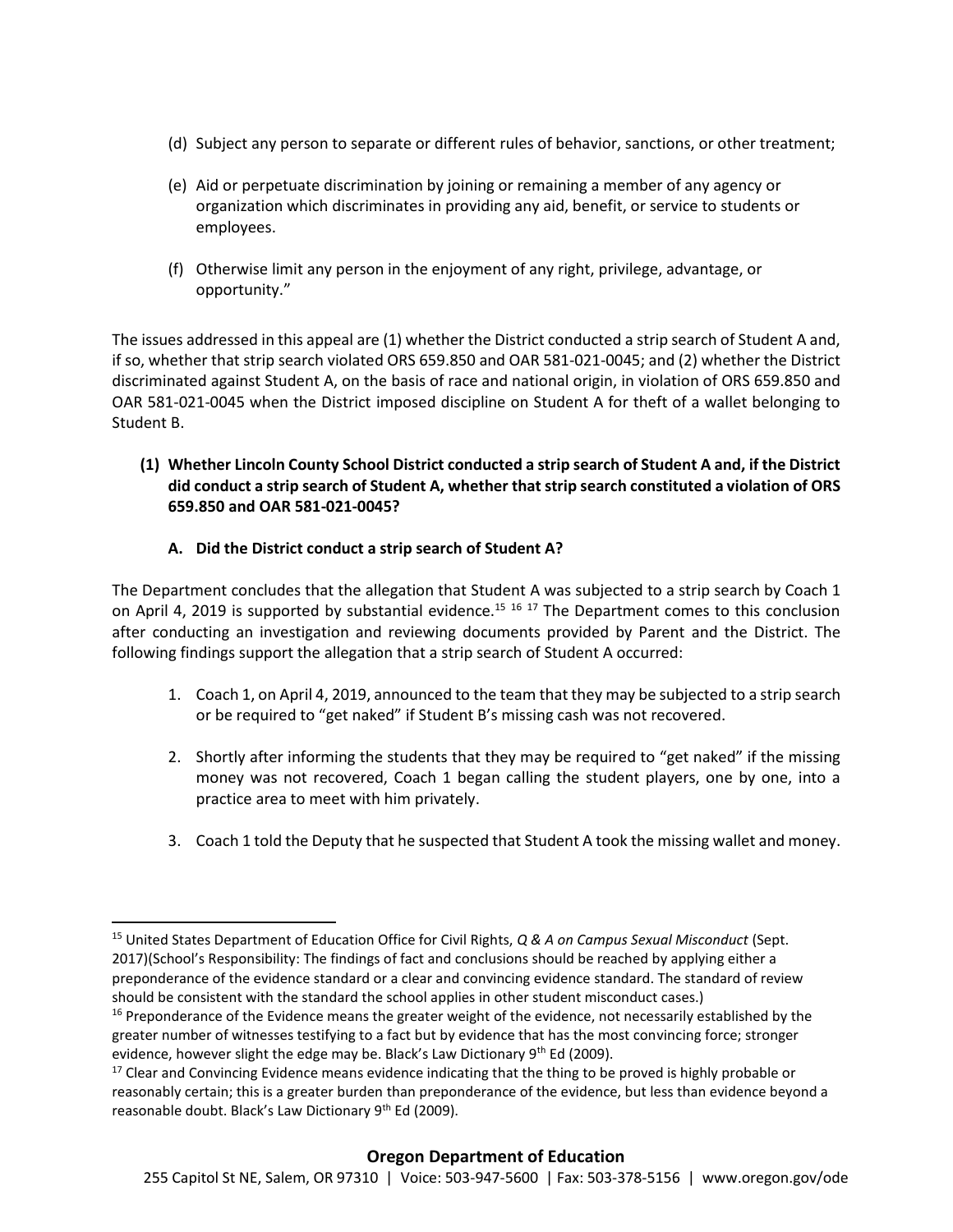- 4. During the private meeting between Coach 1 and Student A, Student A denied stealing Student B's money. Upon Coach 1's request, Student A turned out his pant pockets and removed his shoes. Student A then interpreted a gesture by Coach 1 to mean that Coach 1 wanted Student A to drop his pants and underwear to prove that he did not have the missing money hidden there. Student A complied.
- 5. Both Student A and Coach 1 report that Student A dropped his pants and underwear during the private interview of Student A by Coach 1.
- 6. After leaving the private meeting with Coach 1, Student A asked the students who were questioned before him if they, too, had been subject to a strip search. Student A felt "down[,]" accused, and isolated when he learned that the previous interviewees had not been asked to remove their pants and underwear. He discovered that he alone had been required to do so.
- 7. Coach 1 admits that, during the private meetings, he asked each player if they took the money and asked each player to empty their pockets. He then asked, "If they had the money somewhere else, like in their shorts."

In summary, Coach 1 announced to the students that they might be required to "get naked" if Student B's missing money was not found. Coach 1 then subjected each student player to a private questioning by him. Coach 1 suspected that Student A stole the wallet and money. Coach 1 required Student A to empty his pockets during the private interview. Coach 1 asked Student A if he had the money somewhere else, like in his shorts. The Department concludes that, under these circumstances, it is understandable that Student A then interpreted a gesture by Coach 1 to mean that he was supposed to remove his pants and underwear to prove he did not have the stolen money.

The Department finds that Student A's credibility is supported by a consistent telling, over time, of the facts associated with the strip search. His telling of the incident to Parent, to Administrators 3 and 4 on April 8, 2019, to Administrators 1, 2, 3, and 4 on April 24, 2019, and to the Department's Investigator on September 28, 2019, remains consistent in fact and detail.

Coach 1, during an investigative interview on November 20, 2019, stated that he asked only three questions of each student during their private meetings with him on April 4, 2019. Coach 1 said he asked each student, "Did you take the wallet? What did you do with the money? Do you have the money?" He stated that he asked each student "nothing more or nothing less." However, when interviewed by Administrator 3 on April 8, 2019, Coach 1 stated that, in addition to asking each player if he took the money, he asked each player to empty his pockets and then asked each player if he had the money somewhere else, like in their shorts. While this inconsistency in Coach 1's reporting of the questioning could be related to memory fade over time, it does raise concern.

In addition, the Department finds the District's response to Parent concerning. In a written response, dated May 14, 2019, the District infers that Coach 1 was not the person who threatened the students with the possibility of a strip search. This misinformation was included in the District's response despite the District's knowledge that Coach 1 admitted to making the threat of a possible strip search when Administrator interviewed him on April 8, 2019.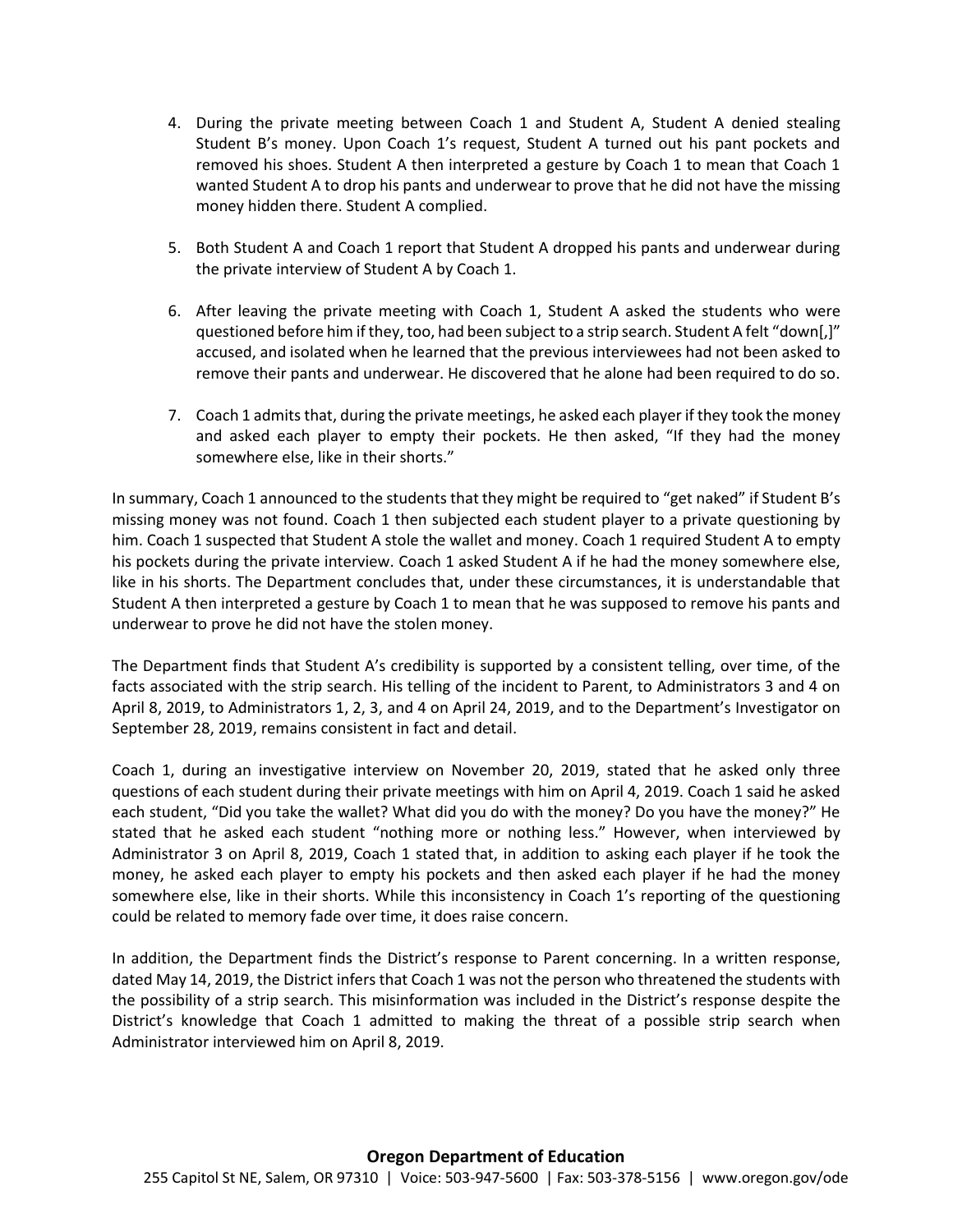The Department concludes that the allegation that Student A was subjected to a strip search by Coach 1 on April 4, 2019 is supported by substantial evidence.

**B. Did the District violate ORS 659.850 and OAR 581-021-0045 and subject Student A to hostile environment sexual harassment (***i.e.,* **denied Student A of an aid, benefit or service and limited Student A in the enjoyment of a right, privilege, advantage or opportunity) when the District conducted a strip search of Student A?**

The Department concludes that the allegation that the District subjected Student A to hostile environment sexual harassment when the District conducted a strip search of Student A on April 4, 2019 is supported by substantial evidence to indicate that the District may have violated ORS 659.850 and OAR 581-021- 0045.

Under Oregon's anti-discrimination statute and administrative rule, a person may not be subjected to discrimination on the basis of sex.<sup>18</sup> In analyzing the District's duty, under that statute and rule, to provide Student with an environment free from sexual harassment, the Department relies on the federal antidiscrimination laws known as Title  $1X^{19}$  and the interpretation of those laws by federal courts and the United States Department of Education's Office for Civil Rights (OCR). Because Title IX has the same intent as ORS 659.850 and OAR 581-021-0045 and because the text of ORS 659.850 and OAR 581-021-0045 allow the statute and rule to be applied broadly, the interpretation of Title IX by federal courts and the OCR is an important tool for the Department to use in the application of ORS 659.850 and OAR 581-021-0045.

In interpreting Title IX, the OCR has provided guidance pertinent to the issue raised in this appeal. In application, Title IX requires schools to provide students with a learning environment that is free from sexual harassment and to remedy complaints alleging sexual harassment.<sup>20</sup> As defined by the OCR:

> Sexual harassment is unwelcome conduct of a sexual nature. Sexual harassment can include unwelcome sexual advances, requests for sexual favors, and other verbal, nonverbal, or physical conduct of a sexual nature. Sexual harassment of a student can deny or limit, on the basis of sex, the student's ability to participate in or to receive benefits, services, or opportunities in the school's program. Sexual harassment of students is therefore, a form of sex discrimination prohibited by Title  $IX[.^{21}]$

In other words, failure by an educational institution to provide students with a learning environment that is free from sexual harassment, and failure by an educational institution to remedy complaints alleging sexual harassment, constitute violations of ORS 659.850.

<sup>18</sup> ORS 659.850; OAR 581-021-0045.

<sup>19</sup> Education Amendments of 1972, Public Law No. 92-318, Title IX, Sections 901-907 (codified at 20 U.S.C. 1681 *et seq.*)

<sup>20</sup> United States Department of Education Office for Civil Rights, *Revised Sexual Harassment Guidance: Harassment of Students by School Employees, Other Students, or Third Parties*, 10 (2001). Refer to the Guidance online at: https://www2.ed.gov/about/offices/list/ocr/docs/shguide.html

<sup>21</sup> *Id.* at 8.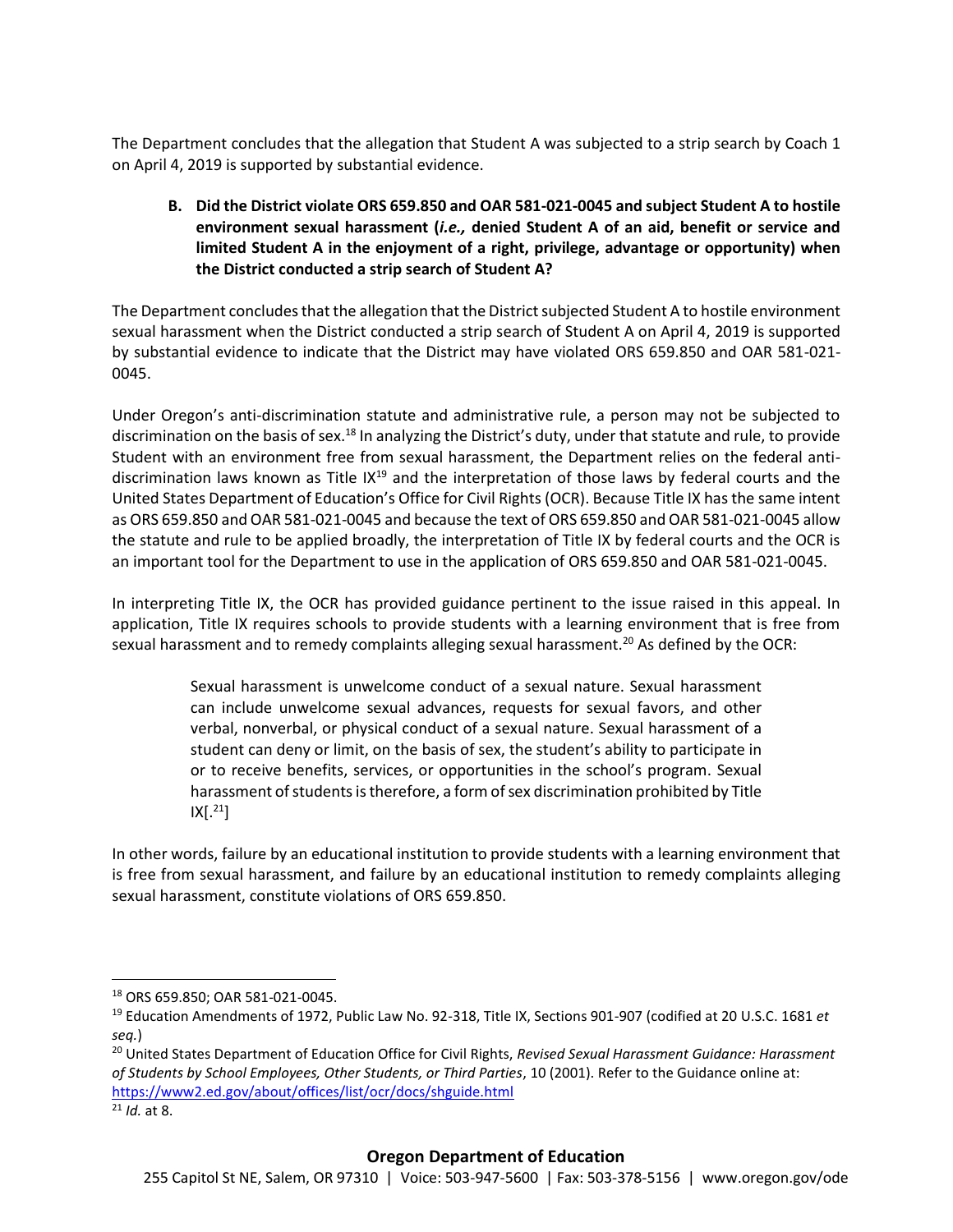Harassment does not have to include intent to harm, be directed at a specific target, or involve repeated incidents.<sup>22</sup> Harassment creates a hostile environment when the conduct is sufficiently severe, pervasive, or persistent so as to interfere with or limit a student's ability to participate in or benefit from the services, activities, or opportunities offered by a school.<sup>23</sup> Conduct of a sexual nature that can support a sexual harassment claim under Title IX varies greatly.<sup>24</sup>

Sexual harassment of a student by a teacher or other school employee can be discrimination in violation of Title IX.<sup>25</sup> Schools are responsible for taking prompt and effective action to stop the harassment and prevent its recurrence.<sup>26</sup> A school also may be responsible for remedying the effects of the harassment on the student who was harassed.<sup>27</sup> The extent of a school's responsibilities, if an employee sexually harasses a student, is determined by whether or not the harassment occurred in the context of the employee's provision of aid, benefits, or services to students.<sup>28</sup>

Schools generally provide aid, benefits, and services to students through the responsibilities they give to employees.<sup>29</sup> If an employee who is acting in the context of carrying out these responsibilities over students engages in sexual harassment, generally, this means harassment that is carried out during an employee's performance of his or her responsibilities in relation to students.<sup>30</sup> If the harassment denies or limits a student's ability to participate in or benefit from a school program on the basis of sex, the school is responsible for the discriminatory conduct.<sup>31</sup> The school is, therefore, also responsible for remedying any effects of the harassment on the victim, as well as for ending the harassment and preventing its recurrence.<sup>32</sup>

OCR considers a variety of related factors to determine if a hostile environment has been created, *i.e.,* if sexually harassing conduct by a school employee is sufficiently serious that it denies or limits a student's ability to participate in or benefit from the school's programs based on sex.<sup>33</sup> OCR considers the conduct from both a subjective and objective perspective.<sup>34</sup> OCR directs us to consider all relevant circumstances.<sup>35</sup> Relevant circumstances are defined as "the constellation of surrounding circumstances, expectations, and relationships." $36$  Schools are given eight (8) factors to use to evaluate conduct in order to draw commonsense distinctions between conduct that constitutes sexual harassment and conduct that does

- *<sup>26</sup> Id.*
- *<sup>27</sup> Id.*
- *<sup>28</sup> Id.*
- *<sup>29</sup> Id.*
- <sup>30</sup> *Id.*
- <sup>31</sup> *Id.*at 15.  $32$  *Id.*
- <sup>33</sup> *Id.* at 11.
- <sup>34</sup> *Id.*
- <sup>35</sup> *Id.*
- <sup>36</sup> *Id.*

<sup>22</sup> United States Department of Education Office for Civil Rights, *Dear Colleague Letter: Harassment and Bullying*, page 2 (Oct. 26, 2010); *Davis v. Monroe County Bd. Of Educ.,* 526 U.S. 629 (1999).

 $^{23}$  *Id.* 

<sup>24</sup> *Franklin v. Gwinnet County Public Schools,* 503 U.S. 60 (1992).

<sup>25</sup> United States Department of Education Office for Civil Rights, *Revised Sexual Harassment Guidance: Harassment of Students by School Employees, Other Students, or Third Parties,* 14 (2001).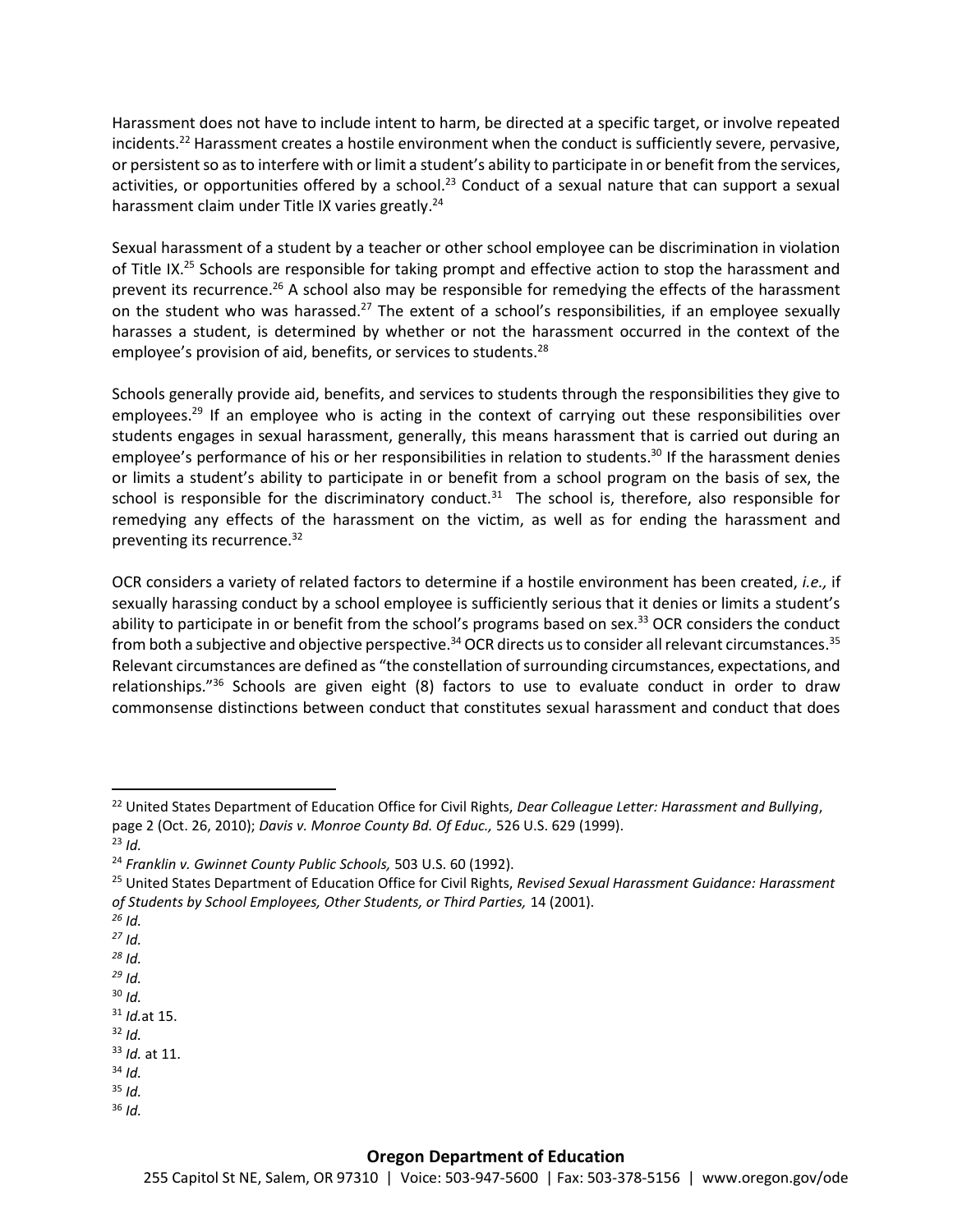not rise to that level.<sup>37</sup> The Department evaluates the conduct in this case, a strip search of Student A, utilizing the eight (8) factors as follows:

# 1. Factor 1: The degree to which the conduct affected one or more student's education.

OCR assesses the effect of the harassment on the student to determine whether it has denied or limited the student's ability to participate in or benefit from the school's program.<sup>38</sup>

In the present case, the strip search resulted in Student A feeling accused, "down", and isolated. These feelings, along with Administrator 4's recommendation that Student A be removed from the team, resulted in Student A leaving the team for the remainder of the season. Therefore, the strip search denied or limited Student A's ability to continue to participate in or benefit from the school's sports program.

# 2. Factor 2: The type, frequency, and duration of the conduct.

In most cases, a hostile environment will exist if there is a pattern of harassment, or if the harassment is sustained and nontrivial.<sup>39</sup> The more severe the conduct, the less the need to show a repetitive series of incidents; this is particularly true if the harassment is physical.<sup>40</sup>

In the present case, the strip search of Student A occurred on one occasion and was not recurring conduct. The conduct did not involve Coach 1 touching Student A. Although Coach 1 did not touch Student A, the strip search of a high school student constitutes relatively severe conduct; therefore, there is less need to show a repetitive series of incidents.

# 3. Factor 3: The identity of and relationship between the alleged harasser and the subject or subjects of the harassment.

A factor to be considered, especially in cases involving allegations of sexual harassment of a student by a school employee, is the identity of and relationship between the alleged harasser and the subject or subjects of the harassment.<sup>41</sup> For example, due to the power a professor or teacher has over a student, sexually based conduct by that person toward a student is more likely to create a hostile environment than similar conduct by another student.<sup>42</sup>

In the present case, the alleged harasser, Coach 1, has power over Student A; therefore, the strip search conducted by Coach 1 of Student A is more likely to create a hostile environment than similar conduct by a student.

 $\overline{a}$  $37$  *Id.* 

- <sup>38</sup> *Id.*
- <sup>39</sup> *Id.* at 12.
- <sup>40</sup> *Id.*
- $41$  *Id.*
- <sup>42</sup> *Id.*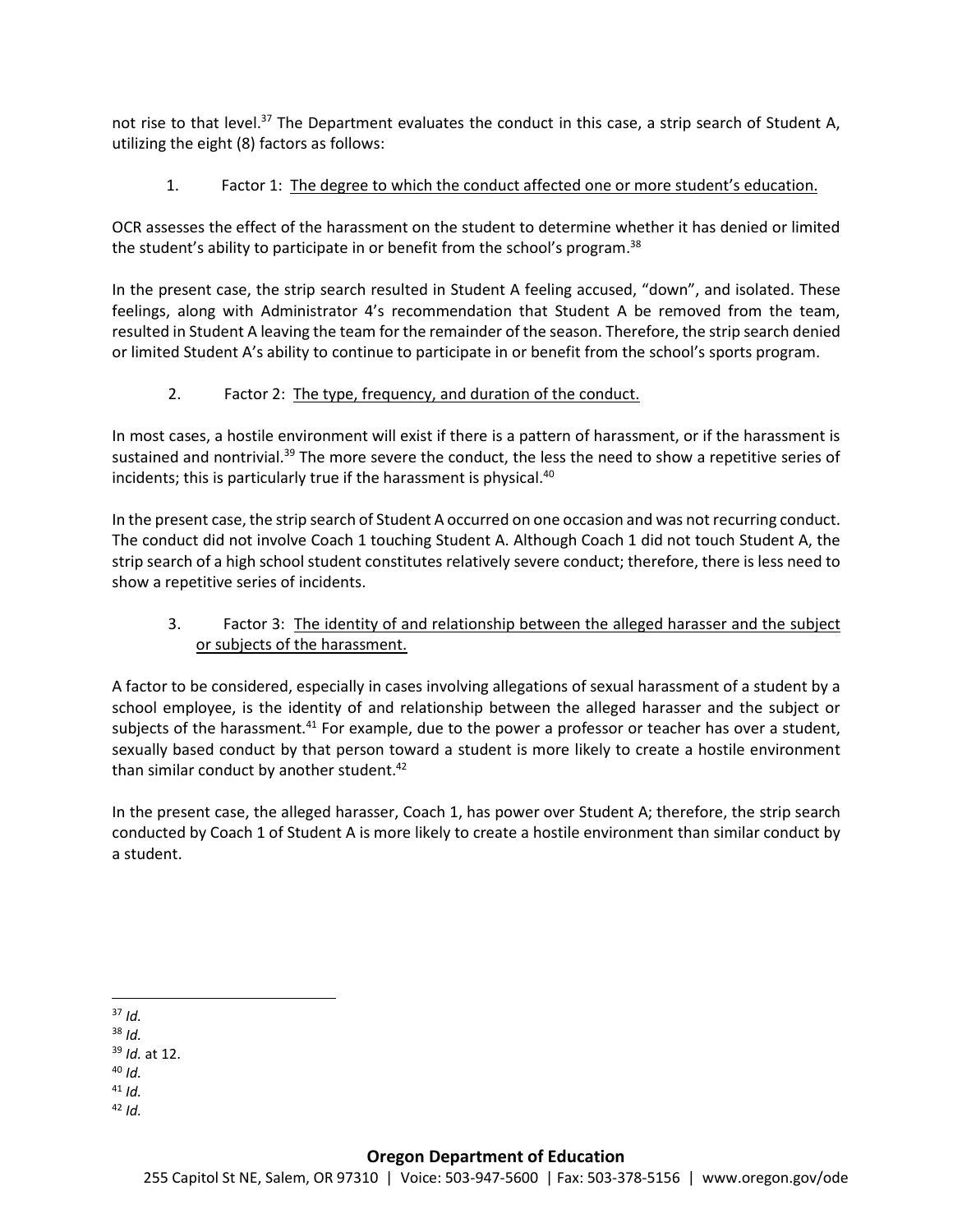4. Factor 4: The number of individuals involved.

An individual or a group can commit sexual harassment.<sup>43</sup> In some cases, verbal comments or other conduct from one person might not be sufficient to create a hostile environment, but could be sufficient if done by a group.<sup>44</sup> Similarly, while harassment can be directed toward an individual or a group, the effect of the conduct toward a group may vary, depending on the type of conduct and the context.<sup>45</sup> For certain types of conduct, there may be "safety in numbers."<sup>46</sup> For example, following an individual student and making sexual taunts to him or her may be very intimidating to that student, but, in certain circumstances, less to a group of students.<sup>47</sup>

In the present situation, the sexually harassing conduct comes from one individual, Coach 1, and the strip search was directed at one individual, Student A. Student A felt "down" and isolated upon learning that other players were not subjected to strip searches. In the circumstances presented in this case, the effect of being of being the only one targeted for a strip search appears to have upset Student A more than if his team members had been subjected to a strip search too. It is important to note, however, that although Student A was ultimately the only player subjected to a strip search, all the players in attendance were threatened with the possibility of a strip search on April 4, 2019.

5. Factor 5: The age and sex of the alleged harasser and the subject or subjects of the harassment.<sup>48</sup>

In the present situation, an adult coach is conducting the sexually harassing conduct upon a high school student, a minor.

6. Factor 6: The size of the school, location of the incidents, and context in which they occurred.

Depending on the circumstances of a particular case, fewer incidents may have a greater effect at a small college than at a large university campus.<sup>49</sup> Harassing conduct occurring on a school bus may be more intimidating than similar conduct on a school playground because the restricted area makes it impossible for students to avoid their harassers.<sup>50</sup> Harassing conduct in a personal or secluded area can have a greater effect than would similar conduct in a more public area.<sup>51</sup> On the other hand, harassing conduct in a public place may be more humiliating.<sup>52</sup> Each incident must be judged individually.<sup>53</sup>

In the present matter, the high school has an enrollment of just under 200 students; therefore, it is a relatively small school environment. An individual incident of sexual harassment in this small school setting is likely to have a greater effect than an incident at a large high school campus. The humiliation of Student A may have been reduced somewhat because the strip search was conducted in a private location

- <sup>44</sup> *Id.*
- <sup>45</sup> *Id.*
- <sup>46</sup> *Id.*
- <sup>47</sup> *Id.* <sup>48</sup> *Id.*
- <sup>49</sup> *Id.*
- <sup>50</sup> *Id.*
- <sup>51</sup> *Id.*
- <sup>52</sup> *Id.*
- <sup>53</sup> *Id.*

 $\overline{a}$ <sup>43</sup> *Id.*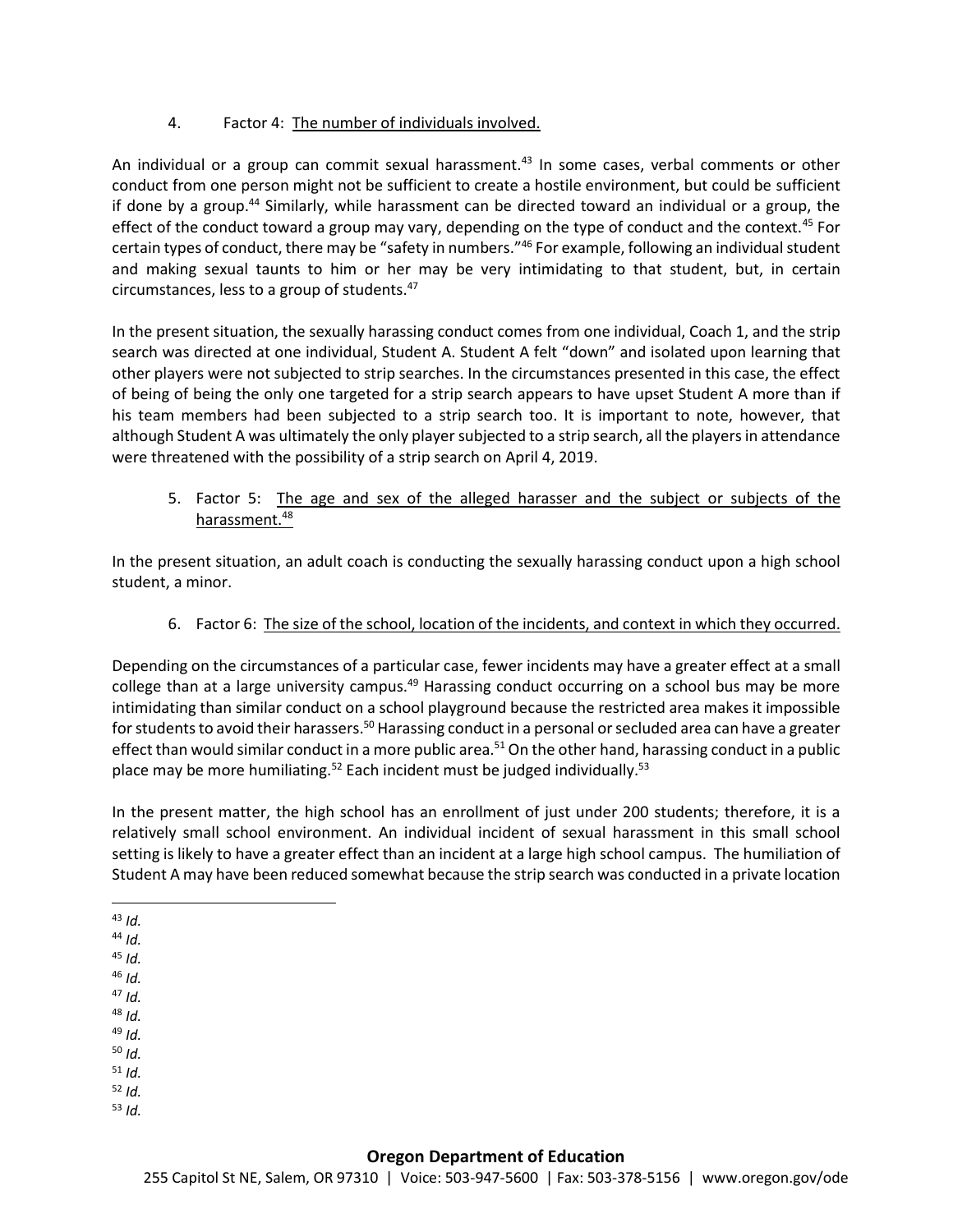rather than a public place. However, the strip search was conducted in a private room with the door closed; so it was not possible for Student A to avoid Coach 1 and the harassing conduct. The only people in the room were Student A and Coach 1. Student A, in this situation, did not have access to another adult for assistance, nor could Student A rely on other students *i.e.*, there was no "safety in numbers" opportunity available to Student A.

# 7. Factor 7: Other incidents at the school.

A series of incidents at a school, not involving the same students, could, taken together, create a hostile environment, even if each by itself would not be sufficient.<sup>54</sup>

In the present matter, the Department is not aware of other incidents of sexual harassment at this particular school.

# 8. Factor 8: Incidents of gender-based, but nonsexual harassment.

Acts of verbal, nonverbal or physical aggression, intimidation, or hostility based on sex, but not involving sexual activity or language, can be combined with incidents of sexual harassment to determine if the incidents of sexual harassment are sufficiently serious to create a sexually hostile environment.<sup>55</sup> Incidents of racial or national origin harassment directed at a particular individual may be aggregated with incidents of sexual or gender harassment directed at that individual in determining the existence of a hostile environment.<sup>56</sup>

In the present matter, Student A was subjected to the nonverbal aggression, intimidation, and hostility of a strip search while possibly also being subjected to racial or national origin harassment.<sup>57</sup>

In addition to consideration of the eight factors above, OCR considers whether the sexual harassment was welcome or unwelcome.<sup>58</sup> Conduct is unwelcome if the student did not request or invite it and "regarded" the conduct as undesirable or offensive."<sup>59</sup> On the other hand, if a student actively participates in sexual banter and discussions and gives no indication that he or she objects, then the evidence generally will not support a conclusion that the conduct was unwelcome.<sup>60</sup> Schools should be particularly concerned about the issue of welcomeness if the harasser is in a position of authority.<sup>61</sup> The student may believe that any objections would be ineffective in stopping the harassment or may fear that by making objections he or she will be singled out for harassing comments or retaliation.<sup>62</sup>

<sup>54</sup> *Id.*

<sup>55</sup> *Id.* at 13.

<sup>56</sup> *Id.*; *See* Jeffries v. Harris County Community Action Ass'n, 615 F.2d 1025, 1036 (5th Cir. 1980); *See also* Hicks v. Gates Rubber Co., 833 F.2d 1406, 1415-16 (10<sup>th</sup> Cir. 1987) (concluding that harassment based on sex may be discrimination whether or not it is sexual in nature).

<sup>57</sup> *See* Section IV(2) of this preliminary order where the Department concludes that there is substantial evidence to support the allegation that discrimination, on the basis of race and national origin, may have occurred.

<sup>58</sup> United States Department of Education Office for Civil Rights, *Revised Sexual Harassment Guidance: Harassment of Students by School Employees, Other Students, or Third Parties,* 13 (2001).

<sup>59</sup> *Id.*

<sup>60</sup> *Id.*

<sup>61</sup> *Id.*

 $62$  *Id.*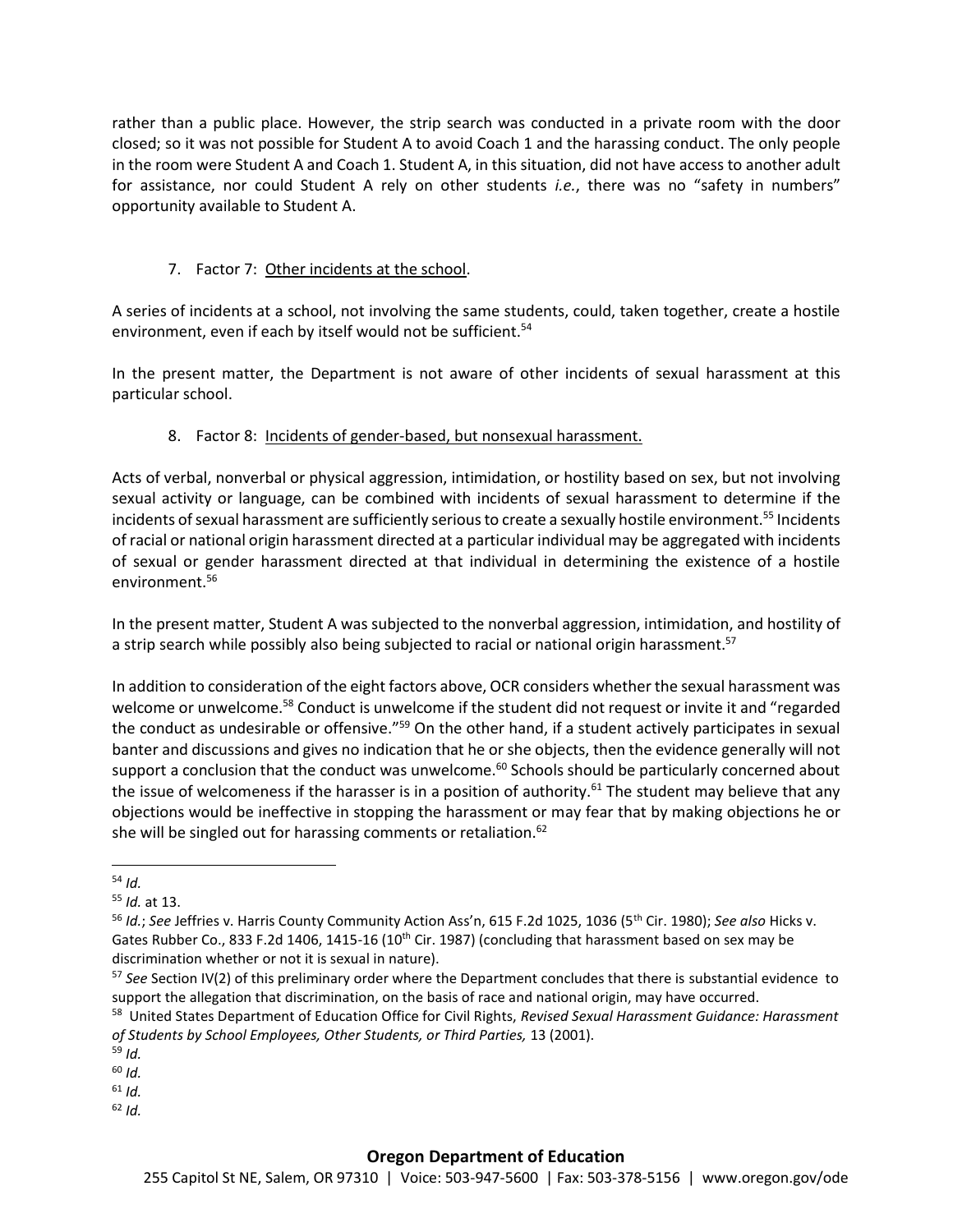In the present matter, there is substantial evidence that Student A did not welcome the strip search conducted by Coach 1 when the following circumstances are considered: Student A was reluctant to drop his shorts when Coach 1 gestured in a way that Student A interpreted as meaning that he should drop his shorts. After the strip search, Student A immediately asked his teammates if they, too, had been subjected to a strip search and then felt "down[,]" accused, and isolated when he learned that he alone was subjected to a strip search. On the evening of the incident, Student A reported to Parent that he was subjected to a strip search. Parent then immediately reported the strip search to Administrator 3, voiced objection, and asked if it was normal protocol/procedure for coaches to "strip a kid naked."

Where, in the present matter, the Department finds that:

 $\overline{a}$ 

- 1. The strip search of Student A significantly affected Student A;
- 2. The strip search of Student A, although not a repetitive incident, constitutes relatively severe conduct;
- 3. Coach 1, a school employee and a person with power over Student A, conducted the strip search of Student A.;
- 4. Student A became particularly upset upon learning that he was the only team member subjected to a strip search by Coach 1;
- 5. Coach 1, the person conducting the sexually harassing conduct, is an adult while Student A is a minor in high school;
- 6. The high school, where the sexually harassing conduct occurred, is a relatively small school. Coach 1 conducted the strip search in a room with the door closed and no one else was present except Coach 1 and Student A. Although this private setting reduced the risk of public humiliation, it also prevented Student A from seeking assistance from another adult or from seeking any "safety in numbers" support from his teammates;
- 7. The Department is not aware of other incidents of sexual harassment at this high school;
- 8. The strip search of Student A, a nonverbal act of sexual harassing intimidation, combined with the possibility of racial and national origin discrimination<sup>63</sup> directed at Student A by the District, produced a sexually hostile environment; and
- 9. The strip search of Student A by Coach 1 was unwelcome conduct from Student A's perspective;

the Department concludes that the strip search of Student A by Coach 1 was unwelcome, humiliating, sexually intrusive conduct, and with this conduct, the District discriminated against Student A on the basis of sex (Sexual Harassment in violation of Title IX and ORS 659. 850). In subjecting Student A to a sexually hostile environment, the District denied Student A the benefit of bodily autonomy and the benefit of playing on the school's sports team. In addition, Student A, due to the strip search, lost the enjoyment, privilege, advantage, and opportunity of bodily autonomy and of being a player on the school's sports team (Sexual Harassment in violation of Title IX, OAR 581-021-0045 3(a), and OAR 581-021-0045 3(f)).

The Department concludes that there is substantial evidence to support the allegation that the District may have violated ORS 659.850 and OAR 581-021-0045 when the District conducted a strip search of Student A on April 4, 2019.

<sup>63</sup> *See* Section IV(2) of this preliminary order where the Department concludes that there is substantial evidence to support the allegation that discrimination, on the basis of race and national origin, may have occurred.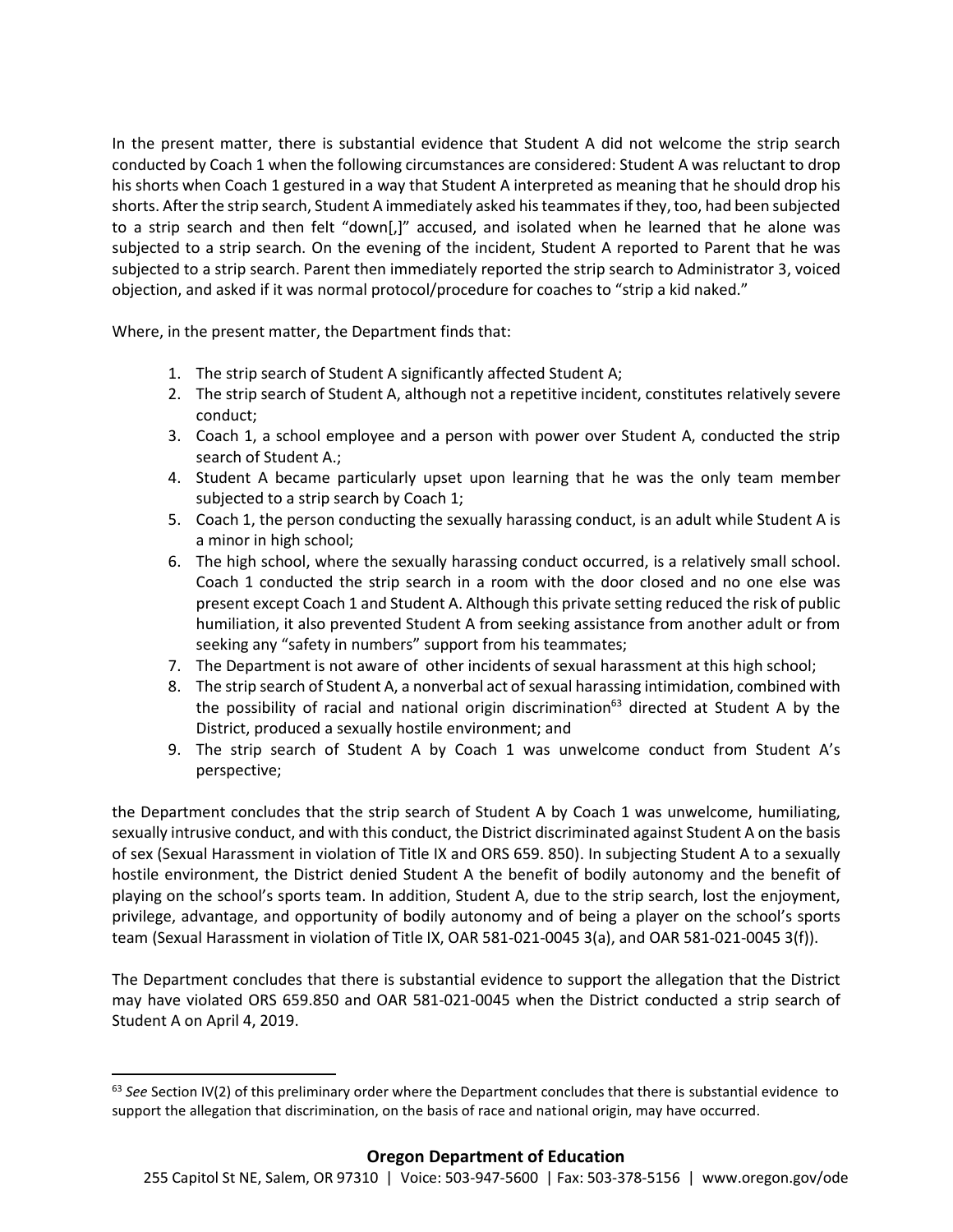It is important to note that the **threat alone of a possible strip search**, targeted at high school athletes, can be considered a violation of Title IX, ORS 659.850, and OAR 581-021-0045 if the threat, by a school employee, is sufficiently serious to create a hostile environment *i.e.*, the threat denies or limits a student's ability to participate in or benefit from a school's program.<sup>64</sup>

## **Additional Concerns:**

## **1. Title IX Coordinator**

The Title IX regulations require that recipients designate at least one employee to coordinate its efforts to comply with and carry out its responsibilities under the regulations, including investigations.<sup>65</sup> The school must notify all of its students and employees of the name, office address, and telephone number of the employee or employees designated.<sup>66</sup> The Title IX position may not be left vacant and an educational institution that receives federal financial assistance must have at least one person designated and actually serving as the Title IX Coordinator at all times.<sup>67</sup> The Title IX Coordinator's primary responsibility is to coordinate the recipient's compliance with Title IX, including the recipient's grievance procedures for resolving Title IX complaints.<sup>68</sup> The educational institution needs to ensure that the Title IX Coordinator is sufficiently knowledgeable about Title IX and the recipient's policies and procedures.<sup>69</sup>

"A recipient [school district] must post a notice that questions regarding Title IX may be referred to the Title IX Coordinator and to OCR."<sup>70</sup> The notice must be included in any bulletins, announcements,...distributed to the school community."<sup>71</sup> "The name, office address, telephone number, and email address of the Title IX Coordinator and a notice of nondiscrimination must be provided to students and employees."<sup>72</sup> "The Title IX Coordinator's contact information must be widely distributed and should be easily found on the recipient's website and in various publications."<sup>73</sup> "By publicizing the functions and responsibilities of the Title IX Coordinator, the recipient [school district] demonstrates to the school community its commitment to comply with Title IX and its support of the Title IX Coordinator's efforts." 74

In the present matter, it is unclear if the District provided Student A or Parent with contact information for a Title IX Coordinator. The Department finds it concerning that, as of May 23, 2020, there is no contact information for a Title IX Coordinator on the District's website. There is no person designated as Title IX

 $\overline{a}$ 

### **Oregon Department of Education**

<sup>64</sup> *See Burlington v. Ellerth,* 524 U.S. 742 (1998) & *Faragher v. City of Boca Raton,* 524 U.S. 775 (1998)(Court rules employers are liable for sexual harassment by employees even if threats and favors aren't carried out. Employers have grounds for defending themselves if they can prove they took prompt action to prevent or respond to complaints of harassment.)

<sup>&</sup>lt;sup>65</sup> 34 CFR 106.8(a).

<sup>66</sup> United States Department of Education Office for Civil Rights, *Revised Sexual Harassment Guidance: Harassment of Students by School Employees, Other Students, or Third Parties,* 23 (2001).

<sup>67</sup> United States Department of Education Office for Civil Rights, *Dear Colleague Letter: Title IX Coordinators*, page 2 (April 24, 2015).

<sup>68</sup> *Id.* at 3.

<sup>69</sup> *Id.* at 4.

<sup>70</sup> *Id.* at 5.

 $71$  *Id.* 

 $72$  *Id.* 

<sup>73</sup> 34 CFR 106.9

<sup>74</sup> United States Department of Education Office for Civil Rights, *Dear Colleague Letter: Title IX Coordinators*, page 5 (April 24, 2015).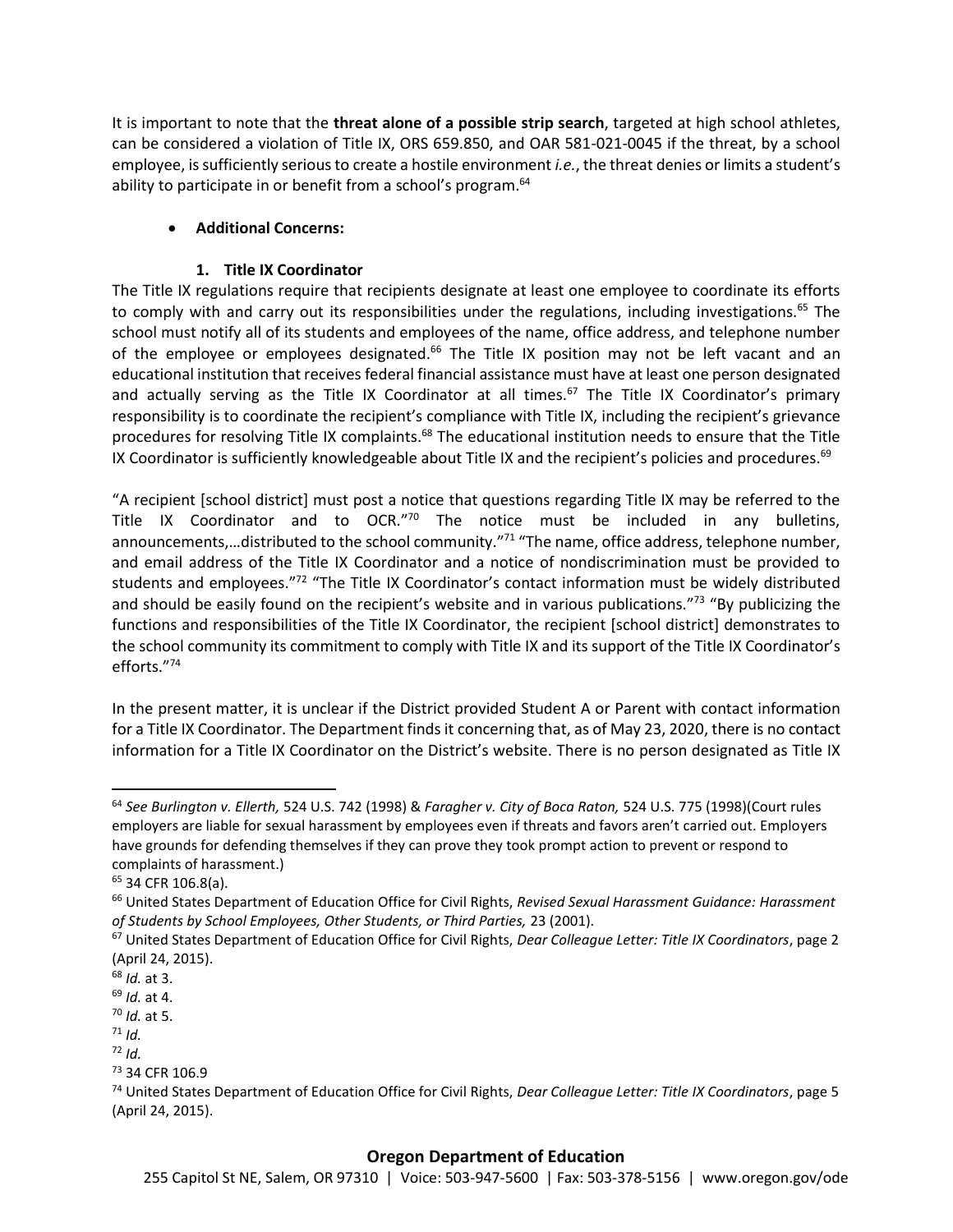Coordinator on the online staff directory. There is no Title IX Coordinator contact information included on the Lincoln County School District's *Sexual Harassment Policy* (Code: JBA/GBN, Readopted 9/11/18), *Sexual Harassment Complaint Procedure* (Code: JBA/GBN-AR(1), Revised/Reviewed 1/15/19) or on the *Written Notice to Complainants re: Sexual Harassment Complaints* (Code: JBA/GBN-AR(3), Readopted 1/11/19).

# **2. Thorough and Impartial Investigation**

Regardless of whether the student who was sexually harassed, or his or her parent, decides to file a formal complaint or otherwise request action on the student's behalf, the school must promptly investigate to determine what occurred and then take appropriate steps to resolve the situation.<sup>75</sup> In all cases, the inquiry must be prompt, thorough, and impartial.<sup>76</sup>

In the present matter, the Department is concerned about three elements of the District's investigation that may represent a real or perceived lack of thoroughness, fairness, and impartiality. The three elements of concern are as follows:

- 1) Administrator 4 was present and involved in events and discussions, immediately before and after the strip search of Student A by Coach 1, on April 4, 2019. Despite this involvement, the District permitted Administrator 4 to conduct the investigative questioning (along with Administrator 3) of the sports team players on April 8, 2019. Administrator 4 being involved in the investigation may present a real or perceived lack of impartiality.
- 2) The record indicates that Administrator 4 and Administrator 3 interviewed nine members of the team on April 8, 2019, regarding the events of April 4, 2019. It is unclear, from the information provided by the District, why only six of the nine interviewees were asked the question, "At any point is their [*sic*] a strip search?" A fair, thorough, and impartial investigation requires that all team interviewees have an opportunity to answer the same or very similar investigative questions.
- 3) When Administrator 4 and Administrator 3 interviewed nine members of the team on April 8, 2019, they asked each teammate, "Do you know or have an inclination as to who stole the wallet and money in the wallet?" In light of the fact that the teammates witnessed Student A being cited by the Deputy for the theft on April 4, 2019, this was not a fair or impartial question. The Lincoln County District Attorney's Office later rejected the theft allegations against Student A due to insufficient evidence.

# **3. Student A's 504 Plan**

 $\overline{a}$ 

A district has a responsibility to provide students' 504 Plans to sport coaches and sport coaches have an obligation to understand and follow that 504 Plan.<sup>77</sup> A 504 Plan is likely to include important information

<sup>75</sup> United States Department of Education, Office for Civil Rights, *Revised Sexual Harassment Guidance: Harassment of Students by School Employees, Other Students, or Third Parties,* 19 (2001); ORS 342.704(1)(c). <sup>76</sup> *Id.*

<sup>77</sup> United States Department of Education, Office for Civil Rights, *Dear Colleague Letter: Students with Disabilities in Extracurricular Athletics,* 2-4, 6-11 (Jan. 25, 2013).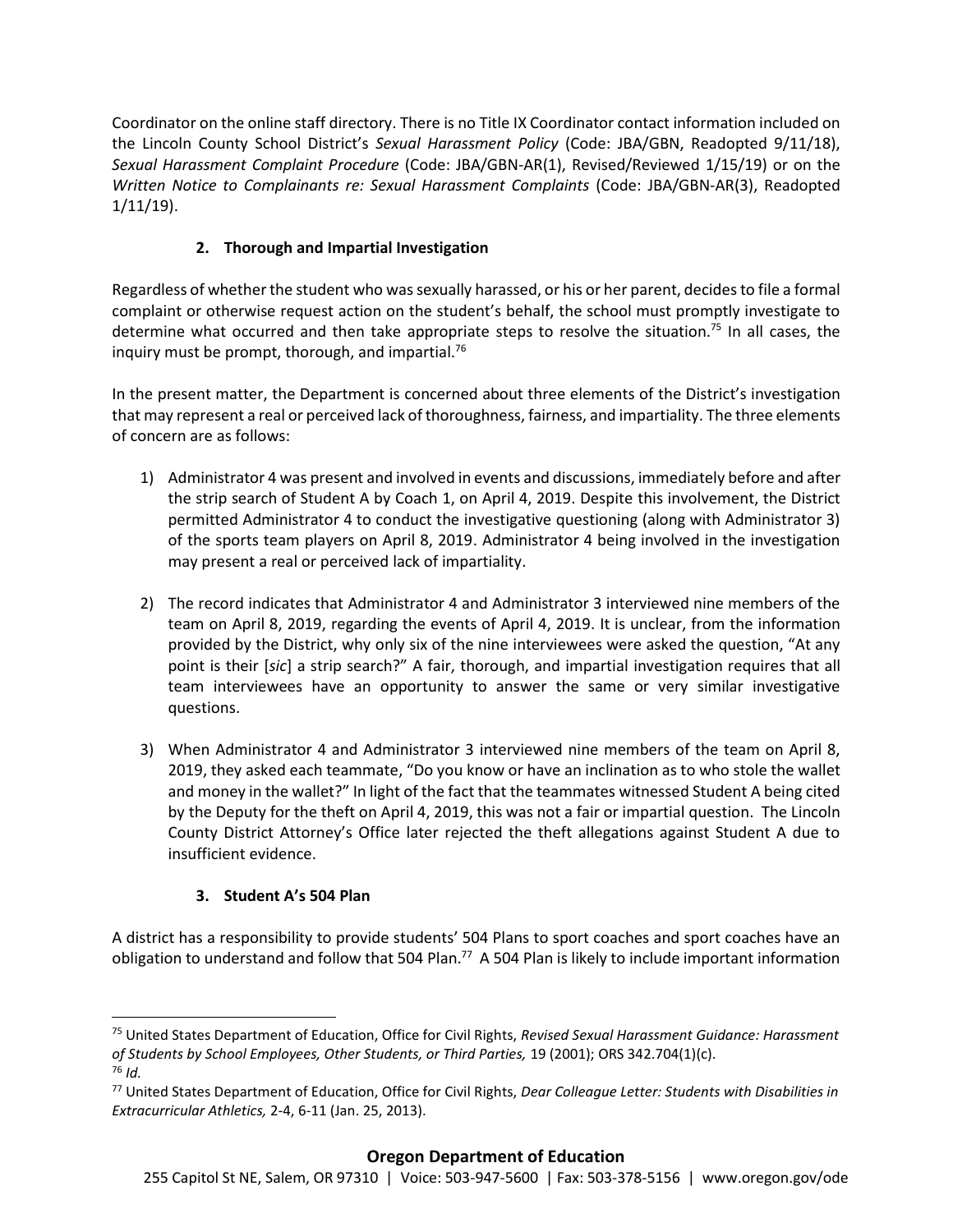regarding appropriate and effective ways to communicate with a particular student. A 504 Plan will also include important information regarding the limitations of a student.

Although the record indicates that Student A had a 504 Plan as part of his educational plan, Coach 1, in his interview with the Department's investigator on November 20, 2019, denied having knowledge of Student A's 504 Plan.

# **Additional Point of Importance:**

### **Searches of Students**

 $\overline{\phantom{a}}$ 

The District's Student Searches Policy (Code: JFG-AR(1), Adopted 6/14/16, 1/24/19) includes that "'a strip search,' requiring a student to remove clothing down to the student's underwear or including underwear **is prohibited** by the district." Under this policy, a District employee should never conduct a strip search of a student nor should a District employee ever threaten a student with the possibility of a strip search.

# **(2) Whether the District discriminated against Student A, on the basis of race and national origin, in violation of ORS 659.850 and OAR 581-021-0045, when the District imposed discipline on Student A for theft of a wallet belonging to Student B?**

The Department concludes that there is substantial evidence to support the allegation that Student A was subjected to discrimination, on the basis of race and national origin, when Coach 1 focused suspicion on Student A and reported hissuspicion to the Deputy, resulting in Student A's citation for theft. The District subsequently imposed discipline on Student A, and failed to remedy the situation resulting in Student A quitting the team due to embarrassment and Administrator 4's recommendation that Student A quit.

Under ORS 659.850, "discrimination" means any act that unreasonably differentiates treatment, intended or unintended, or any act that is fair in form but discriminatory in operation, either of which is based on race, color, religion, sex, sexual orientation, national origin, marital status, age, or disability.<sup>78</sup>

The allegation by Parent is that discrimination, based on Student A being a member of the Siletz tribe and Hispanic, occurred when Coach 1 focused suspicion on Student A and reported that suspicion to the responding Deputy. Because of that focused suspicion on Student A, Student A was criminally cited for theft and disciplined by the District. Parent raised this allegation during a meeting on April 24, 2019 with Administrator 1, Administrator 2, Administrator 3, Administrator 4, Parent, Student A, Student A's aunt, and a tribal Care Program advocate in attendance. The District did not investigate this allegation of discrimination based on race and national origin and did not respond to the allegation.

Parent and the tribal Care Program advocate raised concerns that Student A, as the only student of color on the team, was treated differently by the District because Student A is a member of the Siletz tribe and Hispanic. During the Department Investigator's interview with Student A, Student A was asked how the Deputy came to cite Student A for theft despite the finding that Student A was not in possession of the missing wallet nor the missing cash. Student A and Parent both explained that they were confused by this. During the Investigator's interviews, Coach 1 stated that several students, including Student A, appeared

<sup>&</sup>lt;sup>78</sup> ORS 659.850(1). OAR 581-021-0045(1) uses an identical definition for "discrimination" for purposes of the Oregon Department of Education's regulatory authority over public elementary and secondary schools.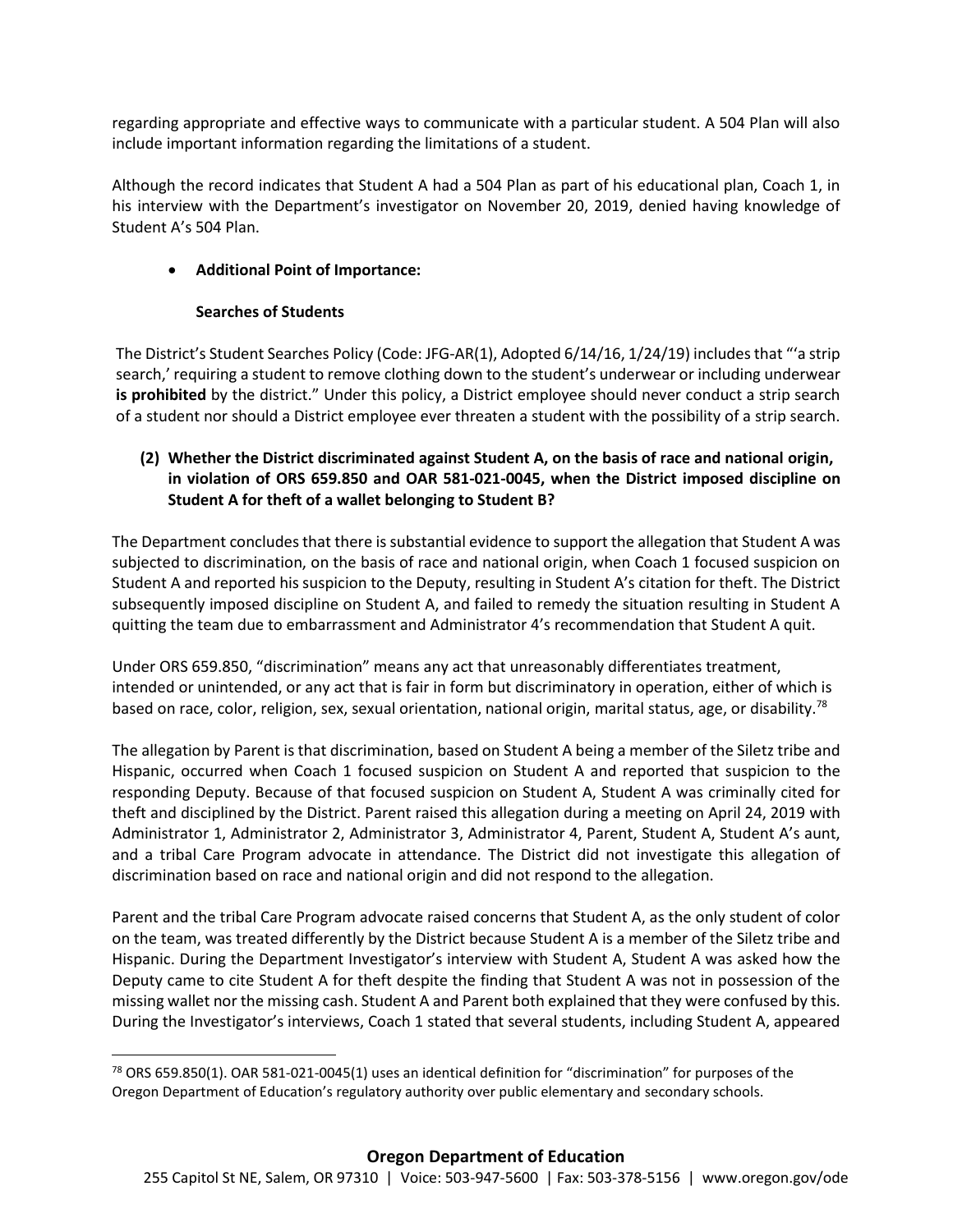nervous to him, with some even crying during the search process. Coach 1 also stated that some students were talking to each other in a manner that led him to believe they were suspect. Despite Student A dropping his pants and underwear and showing no possession of the missing cash, Coach 1 suspected Student A more than his teammates. Coach 1 pointed to the fact that a player said he found the wallet in a hung trash bag and that the only other items in the bag appeared to be discarded papers belonging to Student A. Administrator 4 explained to the Investigator that some students had already removed their bags from the practice area and had placed them in their vehicles when Student B announced that his wallet was missing. Despite a student, other than Student A, announcing that he had "found" the wallet, Coach 1 focused his suspicion on Student A. Despite teammates and their belongings coming into and going from the practice area during the search period, Coach 1 focused his suspicion on Student A. Despite Student A providing more evidence than any other student that he was not in possession of the missing cash (strip search), Coach 1 continued to focus his suspicion on Student A.

The Department understands that Parent's initial strong response and chastisement of Student A when informed, at the scene, that Student A was a suspect likely obscured understanding and the investigation of Student A's culpability. As part of Parent disciplining Student A, Parent communicated to Coach 1, on the evening of April 4, 2019, an offer to repay Student B for the missing money. Parent acknowledges that, only later, did she listen to Student A's version of events whereupon Parent sent an email to the District that included her complaint and questions.

In addition to the one-day suspension imposed by the District, Administrator 4 recommended that Student A be removed from the team so that Student A could participate in the next season's sport, a sport in which all agreed that Student A showed great ability. Student A left the team for the remainder of the season due to embarrassment and Administrator 4's recommendation.

For the above reasons, the Department finds that there is substantial evidence to support the allegation that discrimination, based on race and national origin, may have occurred when Coach 1 targeted his suspicion on Student A and reported that suspicion to the Deputy resulting in Student A being criminally cited for theft. Coach 1 treated Student A, who is a member of the Siletz Tribe and Hispanic, differently than the other students on the team. According to ORS 659.850, this unreasonable differential treatment, whether it was intentional or unintentional, constitutes discrimination.

Student A was channeled by the District into the criminal justice system without evidence of a crime, misconduct, or a violation of the athletic code of conduct, based only on Coach 1's suspicion. As a result, Student A experienced the denial of aids, benefit, or service in violation OAR 581-021-0045(3)(c) when the District failed to investigate the allegation of discrimination based on race and national origin. Student A experienced being subject to separate or different rules of behavior, sanctions, or other treatment in violation of OAR 581-021-0045(3)(d) when Coach 1 focused suspicion on Student A, and reported that suspicion to the Deputy, despite the fact that there was as much or more evidence pointing to other teammates. Student A experienced being subject to separate or different rules of behavior, sanctions, or other treatment in violation of OAR 581-021-0045(3)(d) when the District imposed a disciplinary suspension on Student A and recommended that Student A be removed from the team. Student A experienced a limiting of enjoyment of right, privilege, advantage and opportunity in violation of OAR 581- 021-0045 (3)(f) when he left the sports team due to the focused suspicion on him by Coach 1, embarrassment over being accused, and the District's recommendation that he leave the team.